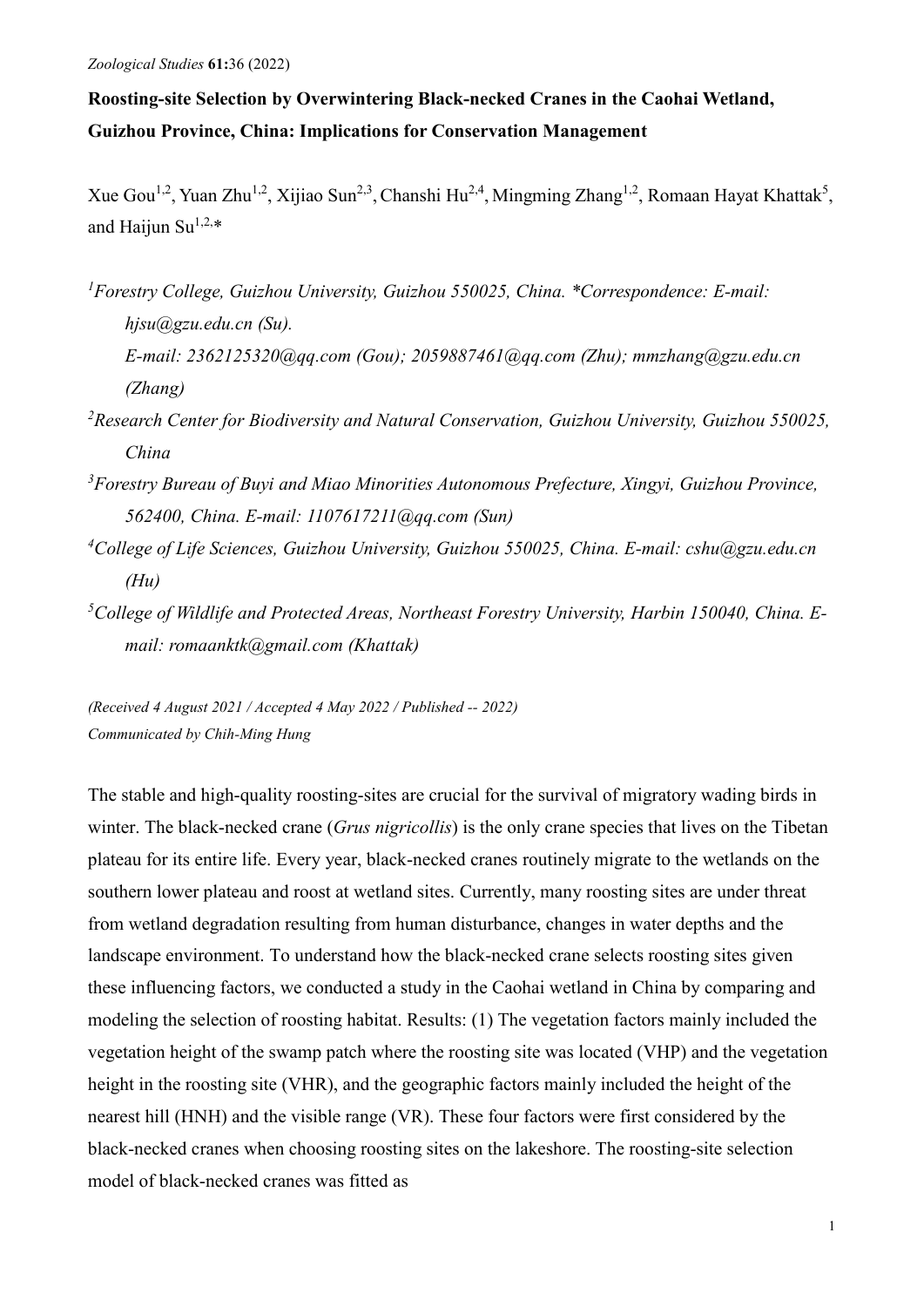$(P = e^{Logit(p)} / (1 + e^{Logit(p)})$ Logit(p)=1.243+8.397(VHP)-7.999(VHR)-4.105(HNH)+1.584(VR)). (2) In the Caohai wetland, black-necked cranes preferred roosting sites away from human disturbances, such as villages/settlements and roads, and where the distance to main roads was > 1300 m, the distance to villages/residential areas was > 650 m, the distance to rural/service roads was  $>$  500 m, the relatively open area with surrounding hills had a relative height < 15 m, the visible range area was >550000 m<sup>2</sup>, and the shallow swamp area had a water depth of < 5 cm with a vegetation height < 15 cm. Outside the area of the roosting site, the surrounding vegetation height was 35 cm–60 cm. We believe that energy savings and heat loss were not the main influencing factors, but human disturbance influenced cranes roosts site selection. We first gathered data about black-necked crane selection of roosting sites in a highly complex wetland system. Based on our findings, we strongly recommend appropriately managing the habitat patches in the Caohai wetland, which will have implications for the conservation management of overwintering black-necked cranes in wetlands.

**Key words:** Caohai, China, *Grus nigricollis*, Human disturbance, Overwintering wetlands, Roosting.

Citation: Gou X, Zhu Y, Sun X, Hu C, Zhang M, Khattak RH, and Su H. 2022. Roosting-site selection by overwintering black-necked cranes in the Caohai wetland, Guizhou Province, China: implications for conservation management. Zool Stud **61:**36.

## **BACKGROUND**

Habitat selection relates to the environmental requirements needed by animals for survival (Falconi et al. 2015). As an important part of a habitat, a roosting site (sites for sleeping) is critical for an animal's life cycle so many roosting species can have strong selectivity toward roosting sites (He et al. 2011). Generally, the influencing factors of roost site selection by animals include the geographical environment (Chandler et al. 1995), a safe environment to prevent mortalities due to predation, a stable temperature (Elmore et al. 2004; Sprague et al. 2008), and minimal human disturbance (Wang et al. 2019). Still, the main factors always depend on the specific species and the location where roosting occurs. Many of the 15 extant species of cranes undertake roosting, but there is surprisingly little information on the roosting habits of species found in Asia. Except for the gray-crowned crane (*Balearica regulorum*) and black-crowned crane (*Balearica pavonina*) that both roost on trees, the other roosting crane species usually roost in relatively large but shallow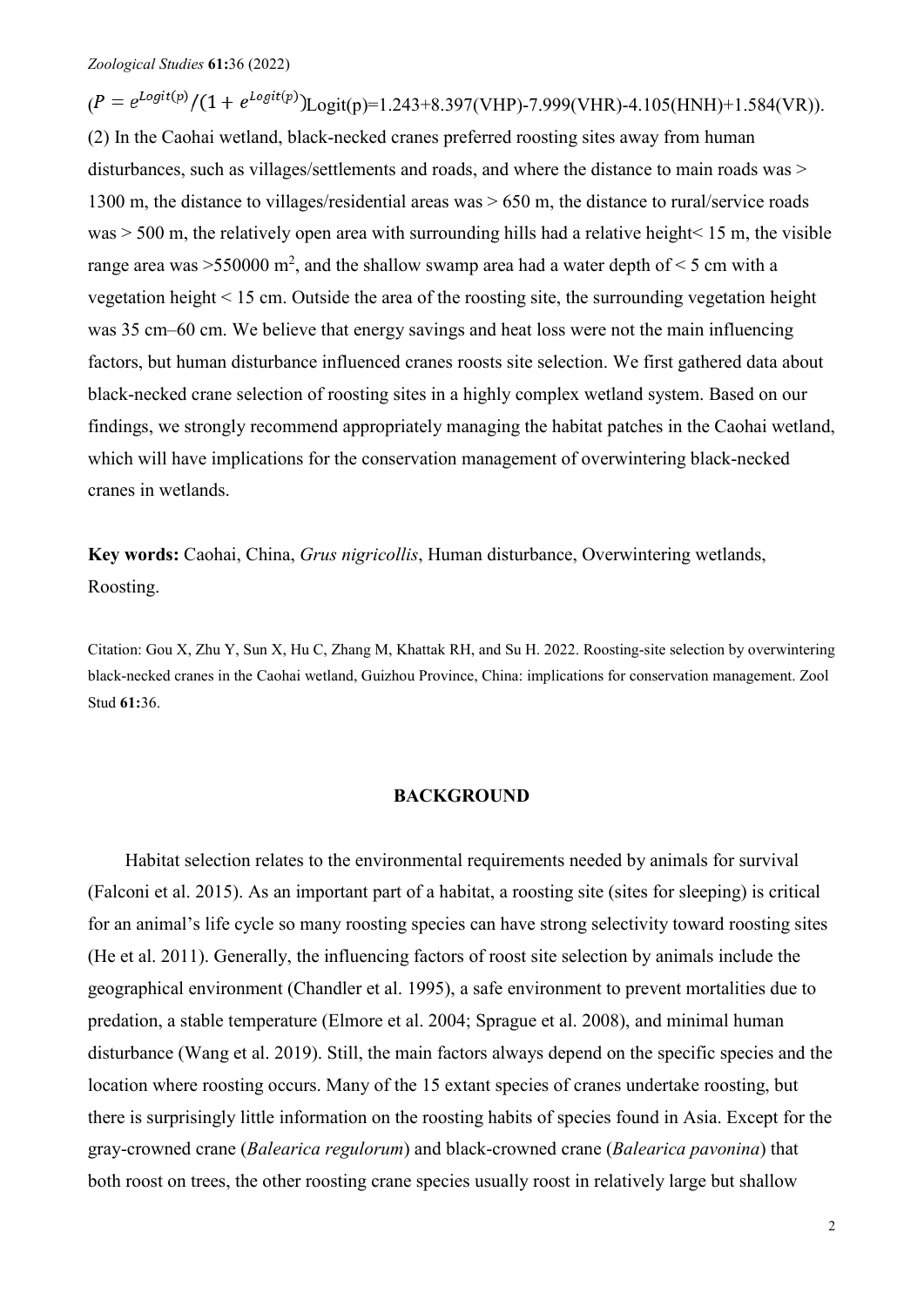wetlands that is safe with minimal human disturbance (Shenk et al. 1992; Wang et al. 2019), marshes or saline-alkaline marshes, mires and shoals (Hoyo et al. 1996), and broad rivers with short vegetation (Pearse et al. 2017). Factors such as environmental and human disturbance may play a vital role in selection of crane roosting sites (Li et al. 2013; Wang et al. 2019). The black-necked cranes (*Grus nigricollis*) are among the least studied crane species, and there is sparse information regarding factors that are used to select roosting sites in winter (Li et al. 2014). General observations suggest that overwintering black-necked cranes diurnally choose to roost in valleys, shoals near the water (Li et al. 2005), shallow areas of lakes, reservoirs, or ponds (Liu et al. 2008; He et al. 2011), and islands in rivers (Lei et al. 2012). However, few studies have reported how the black-necked crane chooses roosting sites on severe winter nights. The main factors affecting this behavior, especially in wetlands with intensive human disturbance and complex environments, are unknown. Understanding this critical requirement for this species is important to develop management plans that are suitable for specific important roosting sites.

The black-necked crane, also called the Tibetan crane, breeds on the Qinghai-Tibetan Plateau, China. Six wintering areas have been identified at low altitudes of Qinghai-Tibet and Yunnan-Guizhou Plateaus (Li FS 2014). Among the wintering areas, the Caohai wetland in Guizhou Province is one of the largest wintering sites for the global population, which was estimated at 10,000-10,200, and approximately 1500-2000 cranes overwinter at the Caohai wetland (Li et al. 2003; Li et al. 2005; BirdLife International 2017; Sun et al. 2018). At Caohai, black-necked cranes usually flies out from the roosting sites to the surrounding agricultural areas to forage every morning and then fly back to roosting sites by evening (Zhao et al. 2008; Wu et al. 2020). Blacknecked cranes have used the same roosting sites at lakeshore areas for years (Végvári et al. 2015). At Caohai, black-necked cranes have roosted at seven roosting sites for more than five years at each site (Sun et al. 2018). And they flock together on severe winter nights scattered among these seven roosting sites with flocks of 30 to  $>$  300 individuals (Sun et al. 2018; see Fig. S1–4). It is not clear why the cranes appear to selectively use seven locations for roosting. In this study, we ascertain which habitat and human-related features appear to influence the selection of these sites for crane roosting.

The Caohai wetland adjoins Weining County in Guizhou Province, China. Like many other wintering wetlands, this wetland has been suffering from intense human disturbance, urban expansion, and degradation of wetland ecosystems (Ran et al. 2017). This issue is especially urgent as the government is planning to raise the water level from 2171.7 to 2173 m or expand the water area of the Caohai wetland for various purposes, potentially affecting the roosting sites of overwintering black-necked cranes (Ran et al. 2017). We determine the selectivity of roosting sites by black-necked cranes and the main influencing factors. These findings would be helpful to predict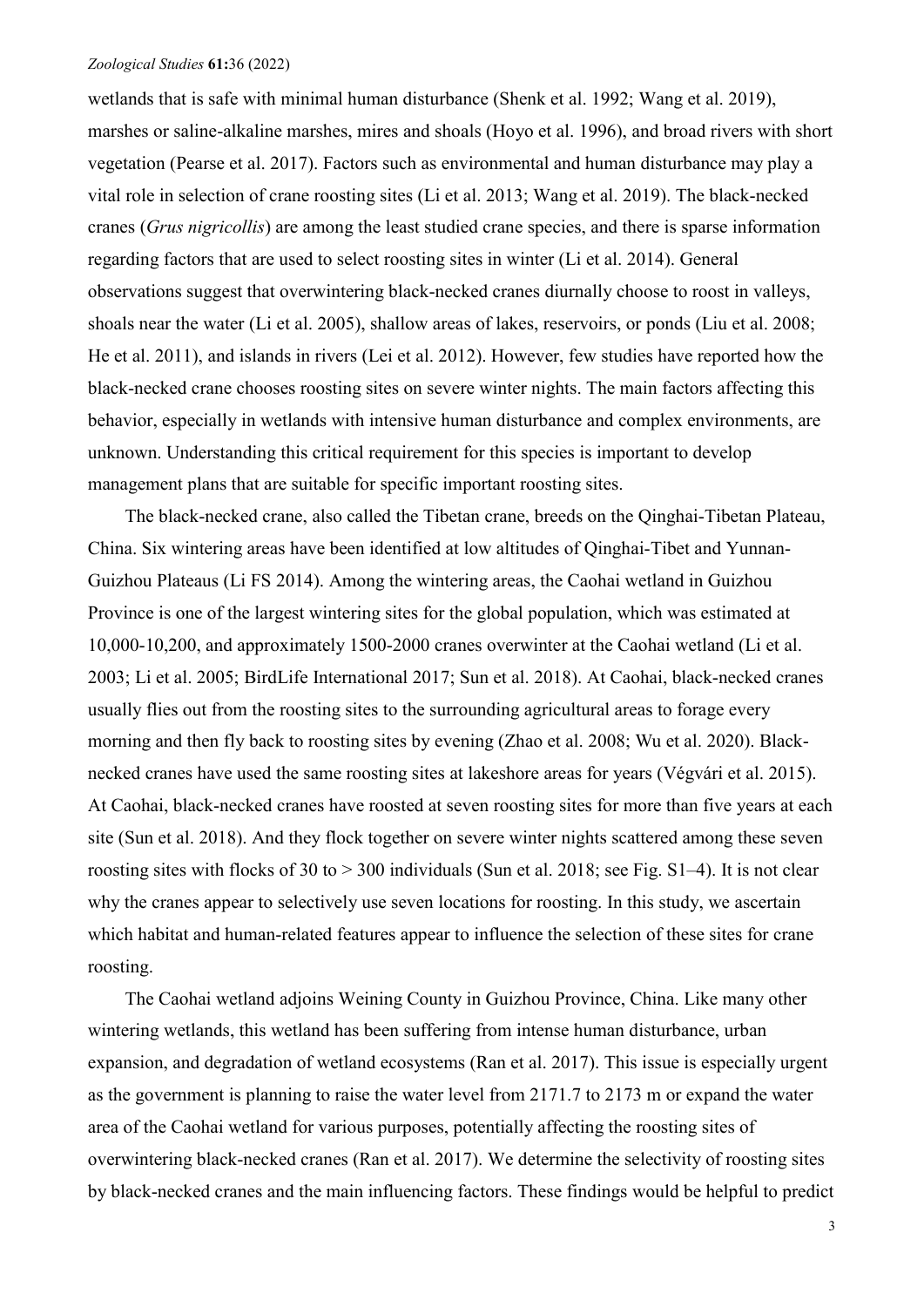how changes in this wetland will impact crane overwintering survival.

# **MATERIALS AND METHODS**

## **Study Area**

The Caohai wetland (China Caohai National Nature Reserve, 26°47'–26°52'N, 104°10'– 104°20'E) is located in the central part of the Wumeng Mountains on the Yunnan-Guizhou Plateau in Southwest China. The total area of the Caohai Reserve is  $120 \text{ km}^2$  with  $25 \text{ km}^2$  encompassing water with an average water depth of 1.35 m, and the normal water level is 2171.7 m. It is the largest natural freshwater lake in Guizhou and is also a typical representative of a wetland ecosystem on the plateau in Southwest China because of its complex mix of natural habitats and human-dominated land uses (Zhang et al. 2007; Lei et al. 2017). Topographically, the Caohai wetland is plain with highlands and hills around it. Lakeshores are mainly marshes, meadows, and abandoned vegetable fields, and around the lake, there are farming lands, and several villages with more than 100 thousand inhabitants (Xu et al. 2008; Ran et al. 2017). Caohai is abundant with aquatic plants in the lake and lakeshore, such as *Myriophyllum verticillatum*, *Juncellus serotinus*, *Scirpus validus*, and *Juncus effusus.* As the primary overwintering habitat for migrating birds on the Yunnan-Guizhou Plateau, every winter, more than 70,000 waterbirds migrate to the Caohai wetland (Zhang et al. 2014). It has therefore been listed as an Asian Important Bird Area (Code: CN274) by BirdLife International (Chan 2009).

#### **Determining roosting sites**

Although we have determined seven roosting sites of black-necked cranes by long-term routine monitoring, to obtain more specific location points we conducted additional observations from 2016 to 2019 (the end of November of the year to mid-March the following year, namely, the whole overwintering period of cranes) to locate additional sites if any. We identified a roosting site as any location that had a flock of > five black-necked cranes for at least ten days. Sites were deemed different if they were ≥ 300 m apart. We used a monocular telescope (SWAROVSKI-STS65HD) to observe when cranes returned from foraging sites to the lakeshore, forming flocks in the late afternoon every day. Then, cross positioning with a compass and two observation positions were conducted to determine the exact coordinates of the roosting locations on the Personal Digital Assistant maps (Liu et al. 2010). The sizes of roosting sites varied with crane flock size. The range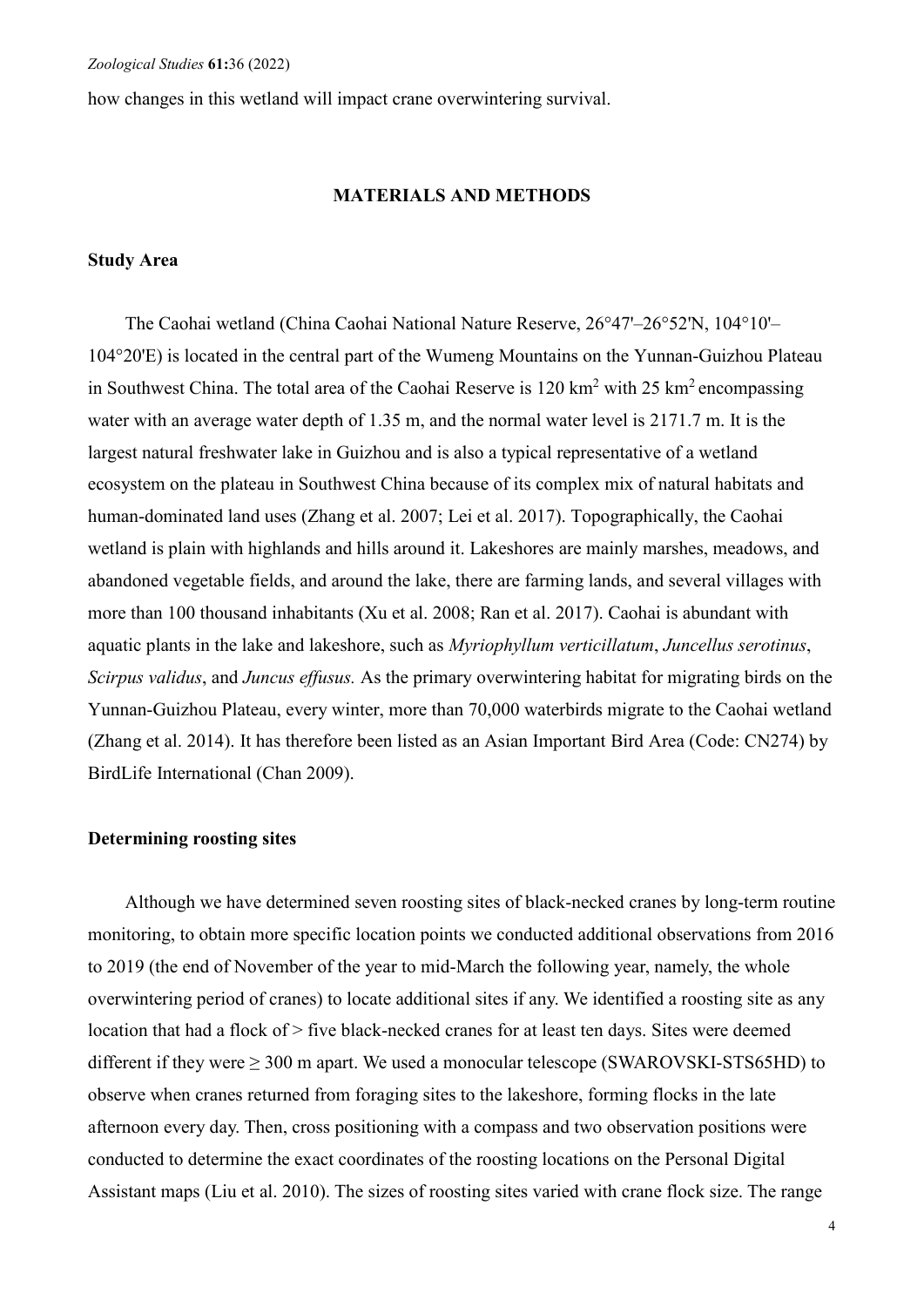and area of the single swamp patch where the roosting site was mapped using ArcGIS (version 10.3.0) software. Despite additional effort to locate new roost sites, we were unable to find any beyond the seven sites that had already been documented (Sun et al. 2018). These seven sites were used for our study (Fig. 1).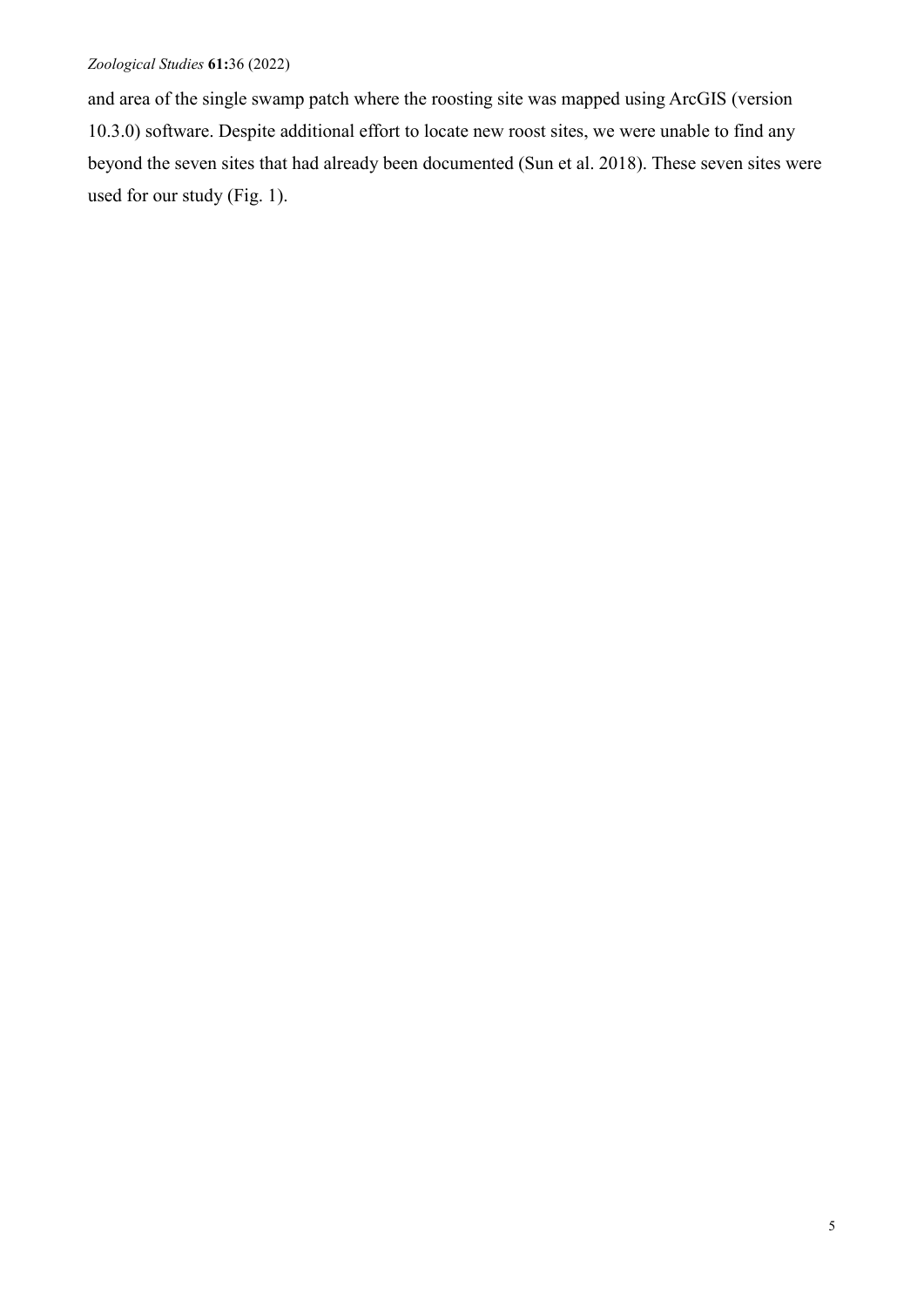

**Fig. 1.** Roosting sites of black-necked cranes in the Caohai wetland, China, and the study quadrats sampled in this study.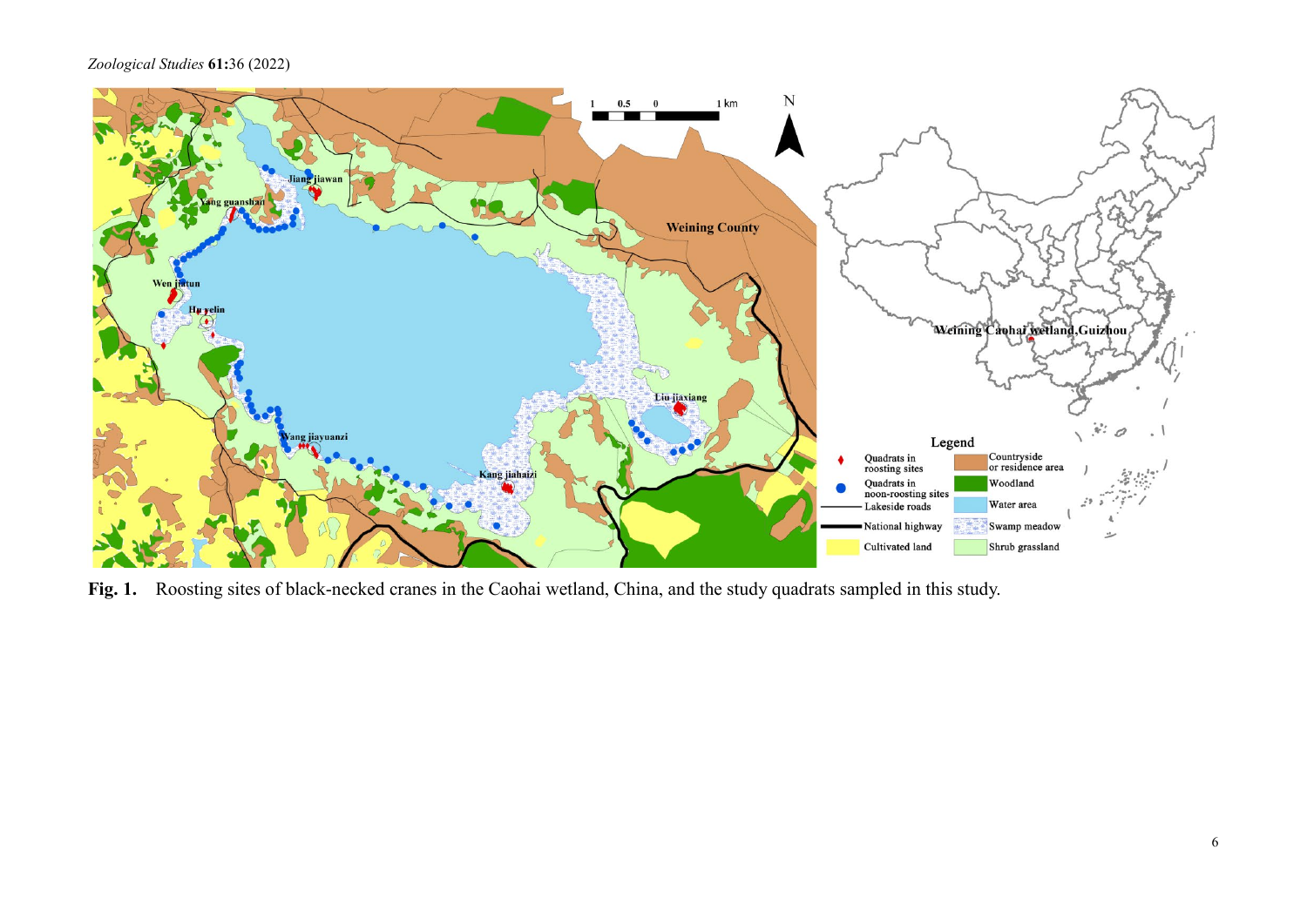## **Investigation of influencing factors**

As shown in table 1, initially, to obtain as much habitat information as possible, 14 habitat measurements that could potentially influence crane selection were measured. We categorized these 14 factors into four categories. Category I was water environment and included only water depth (WD), as we observed and previously reported (Kong et al. 2008). Black-necked cranes typically waded in water overnight, so the depth of water was considered first. Category II was human disturbance, which we measured from a distance between the surveyed quadrats and the roads, paths, villages, and farmlands, where the primary human activities occurred. Category III related to the vegetation at sites, including the vegetation height of the swamp patch where the roosting site was located (VHP), vegetation height in the roosting site area (VHR), and vegetation cover (VC). The height and coverage of vegetation on the ground often affect cranes take-off and landing because the black-necked crane has a large body and wingspan and requires preparation for take-off or landing. Category IV was a measure of the overall landscape and included the nearest distance to surrounding hills (NDH), the height of nearest hill (HNH), visible angle (VA), visible range (VR), and area of the swamp patch (ASP). We knew that these cranes always choose a place to stay overnight with no breeze to avoid heat loss in the winter (Carr 2013), but it is not practical to measure the wind and heat conditions in a vast swamp patch at certain points at night. Therefore, we determined that the surrounding hills and an open swamp patch could reflect the wind and heat conditions. In addition, crane vision is connected to alert responses toward human disturbance. We did not choose to measure food because black-necked cranes are omnivorous and because roost sites are used for sleeping and not for foraging (Sun et al. 2018).

| Category               | Factors                            | Abbr.      | Descriptions for field survey of quadrats                                                                                                                                                   |
|------------------------|------------------------------------|------------|---------------------------------------------------------------------------------------------------------------------------------------------------------------------------------------------|
| Water<br>environment   | Water Depth (cm)                   | <b>WD</b>  | To measure the water depth from the east, south,<br>west, north, and middle in a quadrat, and get<br>the average value.                                                                     |
| Interference<br>factor | Distance to the main road $(m)$    | <b>DMR</b> | The shortest straight-line distance between the<br>center point of a quadrat and the roads where<br>cars and trucks are allowed, measured by<br>GIS.                                        |
|                        | Distance to the tractor road $(m)$ | <b>DTR</b> | The shortest straight-line distance between the<br>central point of a quadrat and the tractor road,<br>which is commonly only used by tractors<br>among farmland area, measured by the GIS. |
|                        | Distance to the path $(m)$         | DP         | The shortest straight-line distance between the<br>center point of a quadrat and the nearby paths<br>commonly used for farming and grazing<br>without vehicles.                             |
|                        | Distance to a village (m)          | DV         | The shortest straight-line distance between the                                                                                                                                             |

**Table 1.** Influencing factors measured for roosting-site selection by black-necked cranes and their descriptions for the Caohai wetland, Guizhou Province, China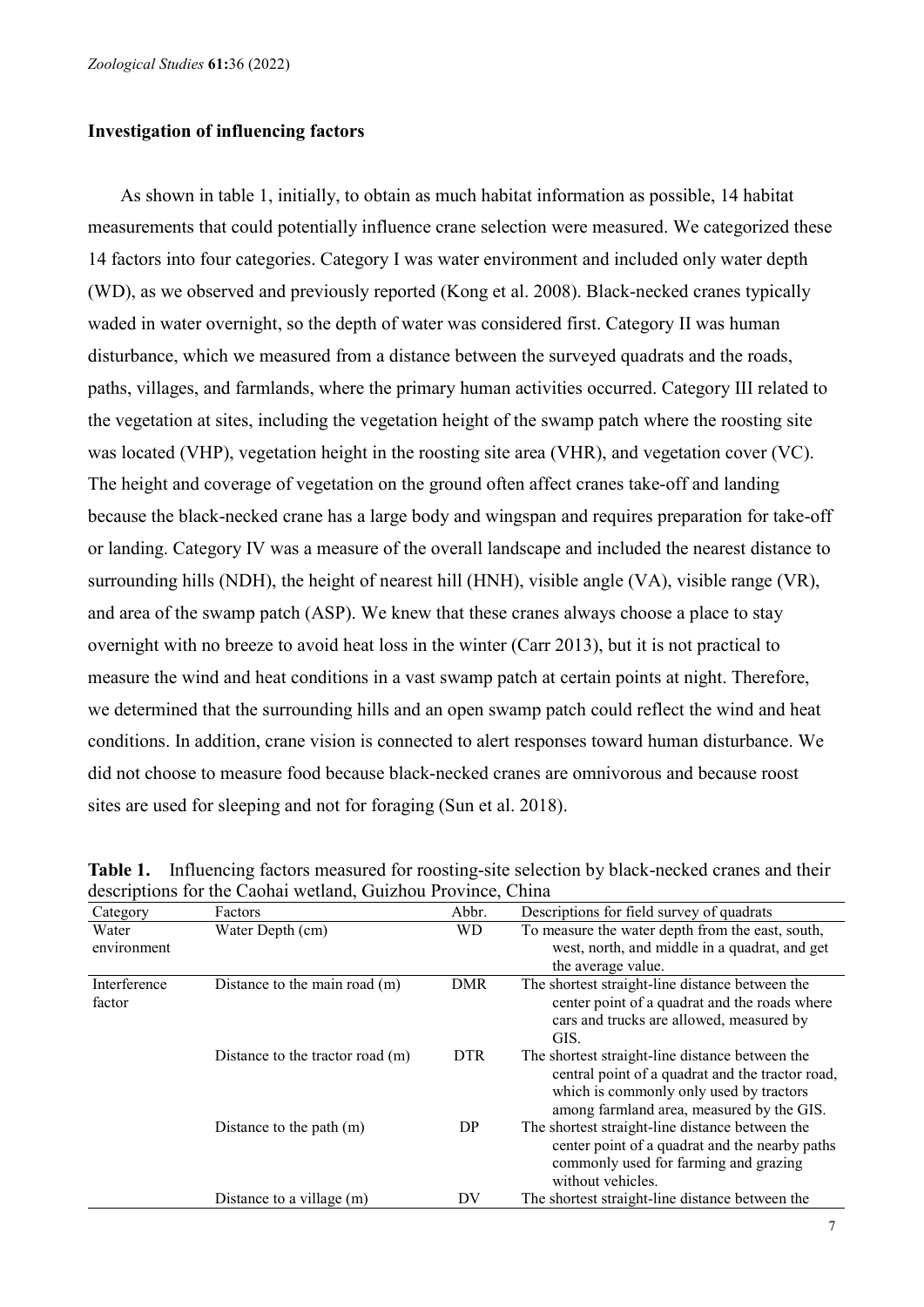|                        | Distance to farmland (m)                                                              | DF         | center point of the quadrats and the nearest<br>residential area (villages, city buildings,<br>factory buildings, etc.), measured by GIS.<br>The shortest straight-line distance from the central<br>point of a quadrat to the nearest edge of<br>cultivated land, measured by GIS. |
|------------------------|---------------------------------------------------------------------------------------|------------|-------------------------------------------------------------------------------------------------------------------------------------------------------------------------------------------------------------------------------------------------------------------------------------|
| Vegetation factor      | Vegetation height of the swamp<br>patch where the roosting<br>site is located in (cm) | <b>VHP</b> | To investigate the average height of perennial<br>herbs in a quadrat in the control sample to<br>obtain the average value from 4 directions<br>and the middle.                                                                                                                      |
|                        | Vegetation height in the<br>roosting area (cm)                                        | <b>VHR</b> | To investigate the average height of perennial<br>herbs in a quadrat in the roosting area, the<br>emergent aquatic plants were also measured.<br>To obtain the average value from the<br>measurements to all plants.                                                                |
|                        | Vegetation coverage (%)                                                               | <b>VC</b>  | The proportion of the area of shallow of perennial<br>herbs in total area of a quadrat. Measurement<br>by Braun-Blanquet (Braun-Blanquet et<br>al.1933)                                                                                                                             |
| Geographical<br>factor | Nearest distance to surrounding<br>hills $(m)$                                        | <b>NDH</b> | The shortest straight-line distance between the<br>center point of a quadrat and the edge of the<br>nearest hill, measured by GIS.                                                                                                                                                  |
|                        | Height of nearest hill (m)                                                            | <b>HNH</b> | The relative height of the surrounding nearest hill,<br>measured by GIS.                                                                                                                                                                                                            |
|                        | Visible angle $(°)$                                                                   | (VA)       | To calculate the included angle from the location<br>of a quadrat as the angle vertex to two<br>surrounding hills by the lakeshore sides,<br>which were estimated to show the overall<br>openness of the roosting area, measured by<br>GIS.                                         |
|                        | Visible range $(m^2)$                                                                 | <b>VR</b>  | The area from the center point of a quadrat to the<br>peripheral area with a relative height $< 1.2$ m,<br>measured by GIS.                                                                                                                                                         |
|                        | Area of the swamp patch $(m2)$                                                        | ASP        | The area of the swamp patch where the quadrat is<br>located, measured by GIS.                                                                                                                                                                                                       |

We conducted sampling quadrats in the roosting area and non-roosting areas for comparison (Fig. 1). We did not set quadrats in the northeastern and northern part of Caohai Lake because there were several docks near the town in Weining County, and even in the swamps in this area blacknecked cranes had never appeared for more than ten years (Wu et al. 2020). Quadrat field surveys were conducted intensively for the overwintering population of black-necked cranes in stable periods from December to February of the following year. To avoid disturbing the cranes, we investigated the quadrats after all cranes flew away from the roosting sites to the foraging sites in the morning. We finished at noon before the cranes flew back in the early evening, generally working from 9 am to 1 pm. In the roosting area we set a quadrat within the center of the roosting area. Then on the two sides of the opposite directions of the lakeshore, the following quadrats were set at an interval of 25 m-50 m until outside the roosting area was reached. Seventy-four quadrats with dimensions of 2 m  $\times$  2 m in roosting areas were investigated during our study period (3 years), and 74 quadrats (control sampling) in non-roosting areas (with intervals of > 100 m) were surveyed in swamp patches by the lakeshore.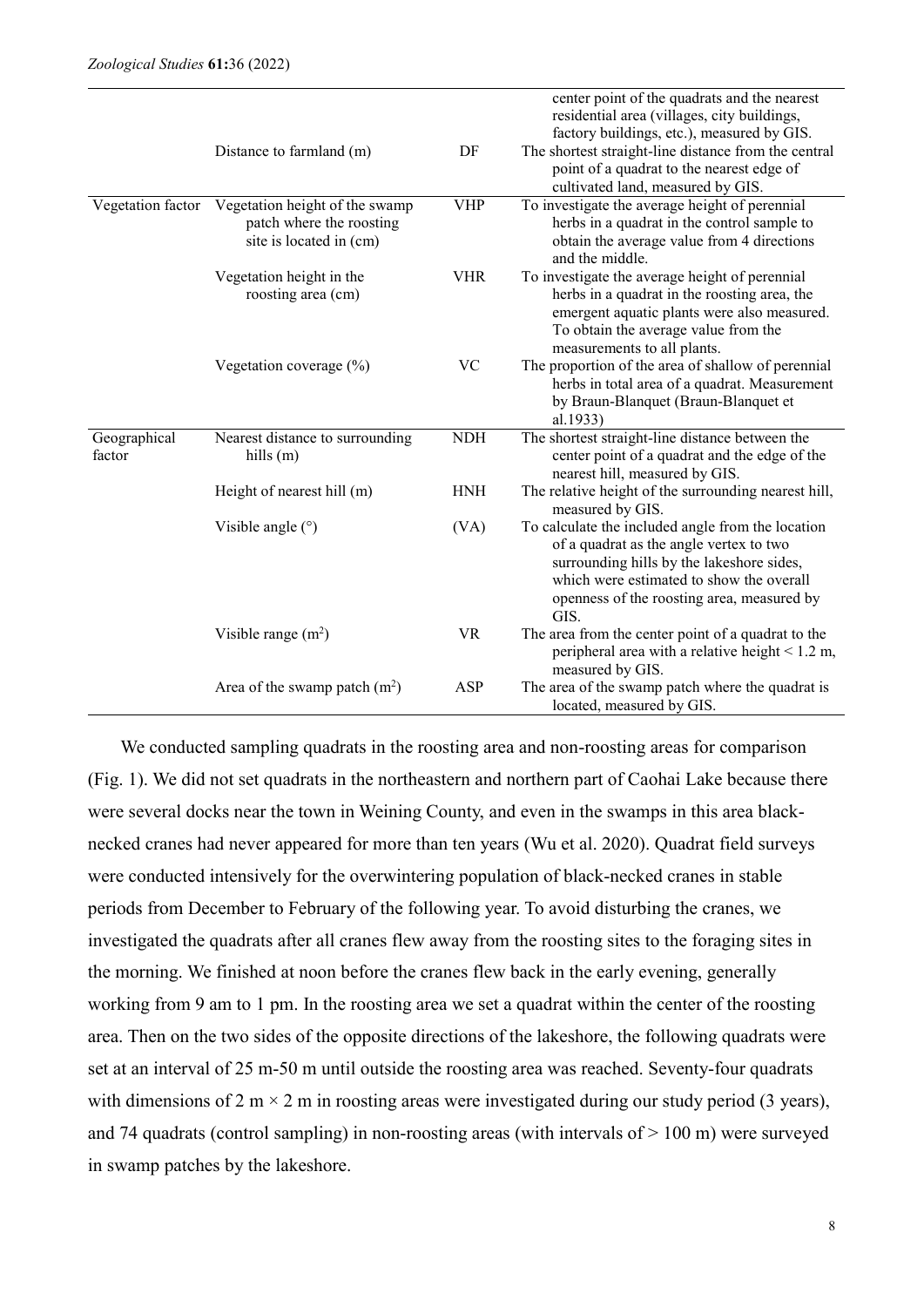## **Data analysis**

To test if roost sites were selected relative to non-roost sites, we conducted comparisons of measured variables between these two categories of sites. First, a one-sample Kolmogorov-Smirnov test was used to test each influencing factor's normality. Then, an independent-samples t-test was used to determine if the measurements followed a normal distribution. If data were not normal, we used the Mann-Whitney U test to compare between variables. We regarded statistical significance if *P* < 0.05. The variables without any statistical significance were excluded.

The resource selectivity function was developed based on logistic regression to determine factors that varied between roost sites of black-necked cranes and the non roost sites. This information was needed to control the autocorrelations between variables (Lahaye et al. 1999; Wang and Wang 2006). Therefore, we used the Pearson correlation coefficient to test if variables were correlated, and we removed variables with high correlations  $(r > 0.6)$  to fit the logistic regression model. First, the selected variables were standardized to eliminate the differences generated by different statistical dimensions (Li et al. 2001). Second, the values of the roosting-site quadrats were set as 1, while the control quadrats were set as 0. Then, the backward step method in binomial logistic regression was applied to build the preliminary roosting-site selection model of blacknecked cranes. Some variables were excluded through a stepwise conditional check (Pearce and Ferrier 2000). Finally, the receiver operating characteristic curve (ROC) was used to test the efficacy of the model (Boyce et al. 2002).

The resource selectivity function is a linear logarithmic model that includes several independent habitat variables. This model can be used to determine the correlations between variables and the selectivity for each variable (Li et al. 2001). The formula was:

$$
w(x) = exp (\beta_0 + \beta_1 x_1 + \beta_2 x_2 + ... + \beta_k x_k)
$$

X was the independent variable, and β was the selectivity coefficient.

Then, the roosting-site selection model that indicated the possibility of black-necked cranes choosing a site as the roosting site was built as:

$$
P(x) = \frac{\exp (\beta_0 + \beta_1 x_1 + \beta_2 x_2 + ... + \beta_k x_k)}{1 + \exp (\beta_0 + \beta_1 x_1 + \beta_2 x_2 + ... + \beta_k x_k)}
$$

Where  $P(x)=0$  or 1 represented crane nonselection or selection, respectively; the logistic regression coefficient could estimate the selectivity coefficient β. We used SPSS v20 software for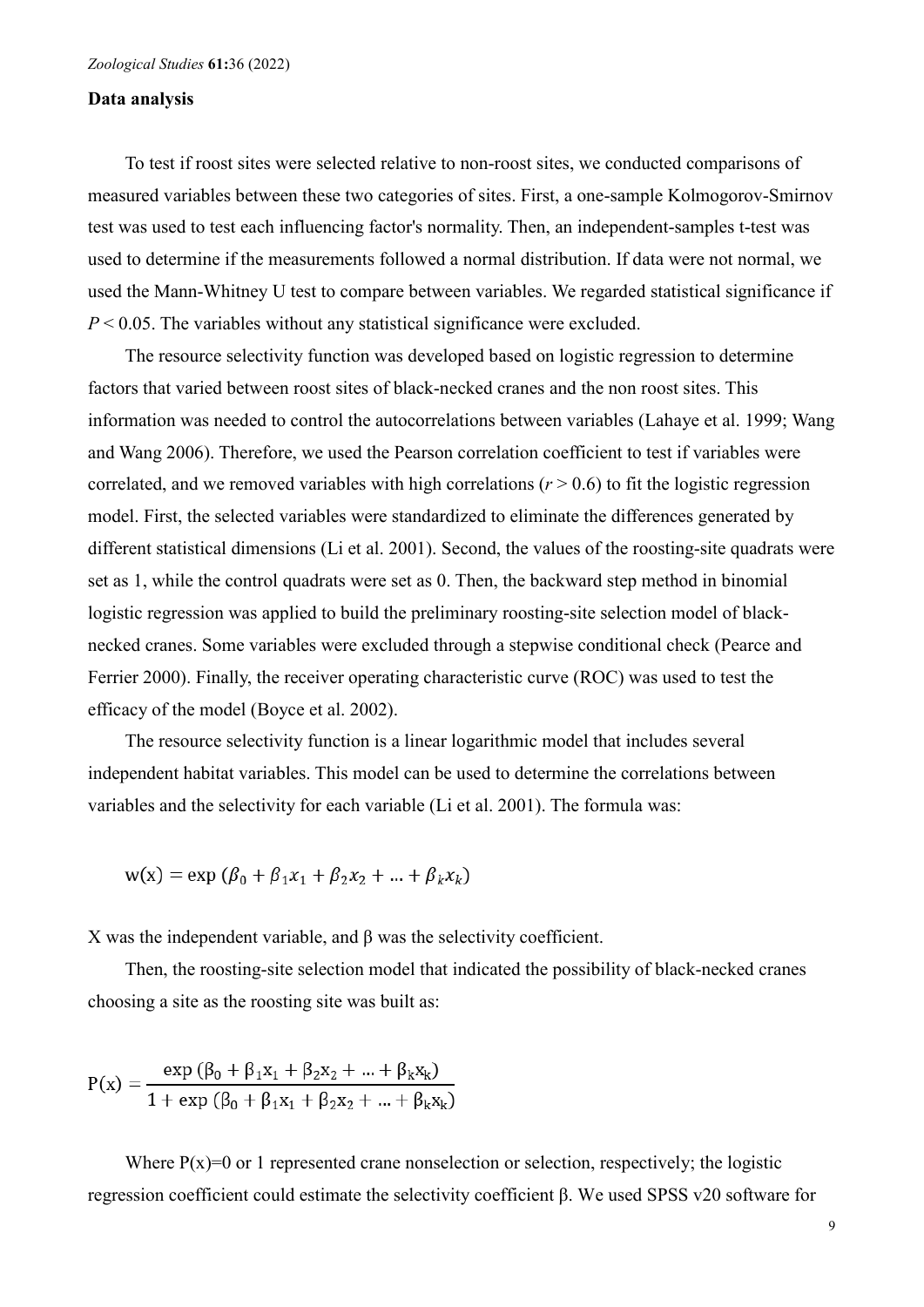these analyses.

In addition, to compare and determine the selectivity toward the different levels within the same variable, we used Vanderploeg selectivity coefficients (*Wi*) and the Scavia selectivity index (*Ei*) (Vanderploeg et al. 1979) to calculate the preference of black-necked cranes for different levels within a habitat factor, which can also serve as a verification of the roosting-site selection model. The formula was as follows:

 $E_i = (W_i - 1/n)/(W_i + 1/n)$  $W_i=(r_i/p_i)/\sum_{i}(r_i/p_i)$ 

In the formulas,  $n$  is the number of ecofactor traits;  $P_i$  refers to the number of quadrats with trait *i*; and *ri* means the number of quadrats with trait *i* that the black-necked cranes chose the farming area.  $E_i = -1$  represents no choice;  $-1 \le E_i \le 0$  represents a tendency to avoid;  $E_i = 0$  or approaching 0 represents a random choice;  $0 \le E_i \le 1$  represents a positive choice and  $E_i = 1$ represents a highly positive choice (Wu et al. 2020).

The criteria for statistically significant differences were as follows: extremely significant difference ( $P < 0.01$ ), significant difference ( $P < 0.05$ ), and no significant difference ( $P > 0.05$ ). The correlation ratings were extremely strong correlation  $(0.8 \le r \le 1.0)$ , strong correlation  $(0.6 \le r \le 1.0)$  $\leq$  0.8), medium correlation (0.4 < *r*  $\leq$  0.6), minimal correlation (0.2 < *r*  $\leq$  0.4), and minimum or no correlation  $(0.0 < r \le 0.2)$  (Lahaye et al. 1999).

#### **RESULTS**

# **Influencing factors on roost site selection by black-necked cranes**

Comparisons between study quadrats and control quadrats for all 14 habitat factors showed that 13 habitat factors had significant differences ( $P < 0.05$ ) except vegetation coverage (VC;  $P =$ 0.21), which indicated that characteristics of black-necked crane roost sites were significantly different from characteristics at control sites. And several variables showed highly significant differences (Table 2).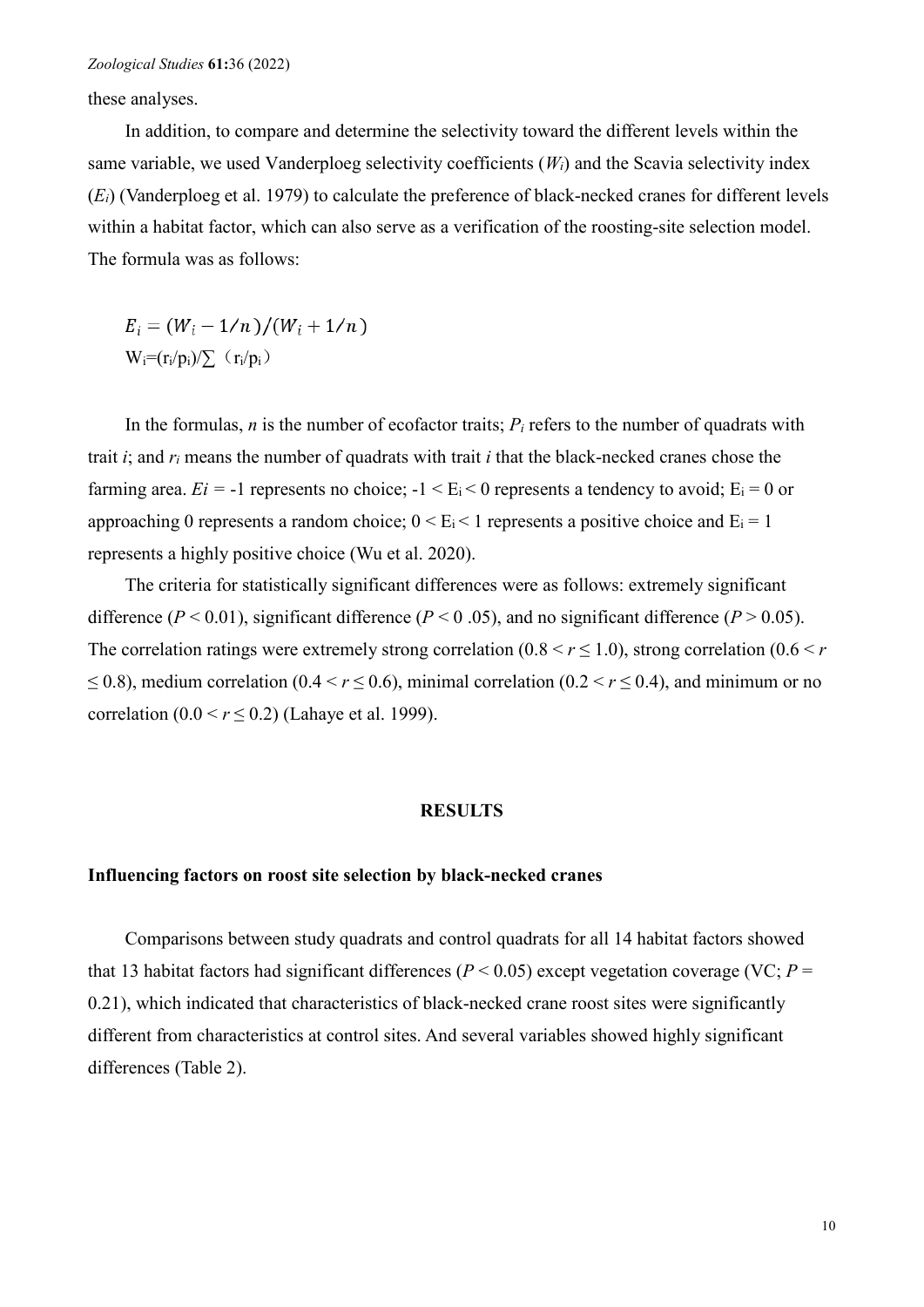| Factors       | $\sim$ toot on infrastruit,<br>Study quadrats | ractors corn con the state, qualitats and control qualitates<br>Control quadrats | $t$ -test | Mann-Whitney U |
|---------------|-----------------------------------------------|----------------------------------------------------------------------------------|-----------|----------------|
| $WD$ (cm)     | $12.87 \pm 7.39$                              | $21.11 \pm 12.05$                                                                |           | $0.00**$       |
| DMR(m)        | $900.84 \pm 246.75$                           | $1009.81 \pm 338.81$                                                             |           | $0.03*$        |
| DTR(m)        | $518.19 \pm 165.04$                           | $440.15 \pm 192.94$                                                              |           | $0.01*$        |
| DP(m)         | $307.80 \pm 129.19$                           | $174.92 \pm 91.15$                                                               |           | $0.00**$       |
| DV(m)         | $545.58 \pm 157.92$                           | $323.66 \pm 158.68$                                                              |           | $0.00**$       |
| DF(m)         | $431.59 \pm 168.42$                           | $181.22 \pm 105.46$                                                              | $0.00**$  |                |
| $VHP$ (cm)    | $46.40 \pm 37.38$                             | $34.11 \pm 38.39$                                                                |           | $0.00**$       |
| $VHR$ (cm)    | $5.32 \pm 7.13$                               | $29.31 \pm 35.77$                                                                | $0.00**$  |                |
| VC(%)         | $0.35 \pm 0.25$                               | $0.42 \pm 0.25$                                                                  |           | 0.21           |
| NDH(m)        | $484.14 \pm 175.49$                           | $226.97 \pm 125.90$                                                              | $0.00**$  |                |
| HNH(m)        | $20.91 \pm 10.73$                             | $44.32 \pm 25.13$                                                                | $0.00**$  |                |
| VA $(^\circ)$ | $117.22 \pm 61.88$                            | $156.11 \pm 38.96$                                                               | $0.00**$  |                |
| $VR(m^2)$     | $1016000.43 \pm 745010.10$                    | $231899.68 \pm 250972.40$                                                        | $0.00**$  |                |
| ASP $(m2)$    | $260725.73 \pm 181178.55$                     | $73811.48 \pm 54581.50$                                                          | $0.00**$  |                |

**Table 2.** Significance test on influencing factors between the study quadrats and control quadrats

Notes: $*P < 0.05$ ;  $*P < 0.01$ , see table 1 for the abbreviations of the variables.

# **Roost site selection by black-necked cranes**

Correlation analysis indicated that among these factors (Table 3), the following factors showed strong correlations ( $r > 0.6$ ) with each other: VA and DTR ( $r = -0.606$ ), VA and VR ( $r = -0.692$ ), DV and NDH ( $r = 0.861$ ), DV and DF ( $r = 0.799$ ), DV and DP ( $r = 0.639$ ), DV and ASP ( $r = 0.647$ ), NDH and DF (*r* = 0.739), NDH and DP (*r* = 0.819), ASP and DP (*r* = 0.683), ASP and DF (*r* = 0.737), ASP and NDH (*r* = 0.744), and ASP and VR (*r* = 0.684).

Variables RD (m) CD (m) PD (m) VD (m) FD (m) MD (m) MH (m) AM (°) SH (cm) VH (cm) VC  $(%)$ SD (cm) VA  $(m<sup>2</sup>)$ PA  $(m<sup>2</sup>)$  $DMR(m)$  1 DTR (m) 0.292 1 DP (m)  $-0.095$  0.506 1 DV (m) -0.113 0.331 **0.639** 1 DF (m) -0.053 0.226 0.564 **0.799** 1 NDH (m) -0.112 0.357 **0.739 0.861 0.819** 1 HNH (m) -0.107 -0.350 -0.278 -0.281 -0.259 -0.315 1 VA (°) -0.102 -**0.606** -0.600 -0.522 -0.348 -0.542 0.430 1 VHP (cm) 0.07 -0.032 0.180 -0.02 0.073 0.12 0.068 0.086 1 VHR (cm) 0.177 -0.191 -0.175 -0.317 -0.300 -0.283 0.223 0.15 0.535 1 VC (%) 0.177 -0.116 -0.02 -0.033 0.034 0.025 0.172 0.12 0.230 0.468 1 WD (cm) 0.225 0.044 -0.238 -0.196 -0.284 -0.298 0.197 0.004 -0.199 0.206 0.058 1  $VR(m^2)$ ) -0.289 0.391 0.580 0.568 0.459 0.592 -0.476 **-0.692** -0.095 -0.260 -0.124 -0.087 1 ASP  $(m<sup>2</sup>)$ ) -0.213 0.322 **0.683 0.647 0.737 0.744** -0.328 -0.417 0.129 -0.157 0.077 -0.313 **0.684** 1

**Table 3.** Correlation analysis of habitat factors (variables)

\*See Table 1 for the abbreviations of the variables.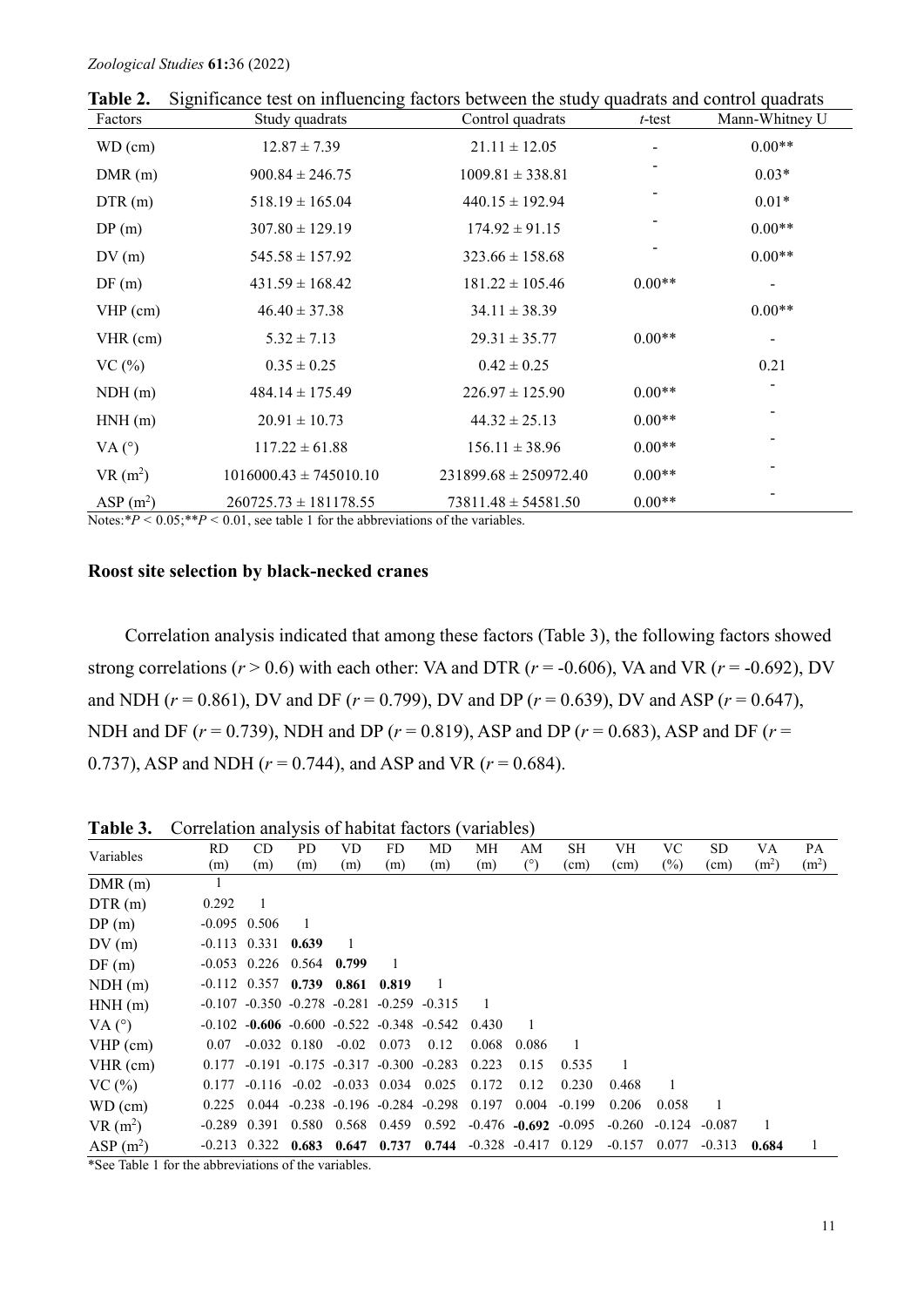According to the correlations and the information on the Caohai wetland, the redundant factors could be excluded for logistic regression model fitting, including VC, DF, DP, NPH, VA, and ASP. Then, we analyzed eight independent  $(r \le 0.6)$  influencing factors on the roosting sites of blacknecked cranes. Finally, only four factors, including VHP (β = 8.397), VHR (β = -7.999), HNH (β = -4.105), and VR ( $\beta$  = 1.584), were used in the logistic regression formula according to the results of the test (Table 4). Therefore, the roosting-site selection model was determined to be

$$
P = e^{Logit(p)} / (1 + e^{Logit(p)})
$$
, Logit(p)=1.243 + 8.397VHP-7.999VHR-4.105HNH +1.584VR.

The ROC curve testing of this formula showed that the area under the curve for this model reached 99.2%, which indicated that the regression formula had a high ability to differentiate roost sites further suggesting that the chosen variables were important in influencing roost site selection (Fig. 2).

| Factors     | Regression coefficient ( $\beta \pm SE$ ) | Chi-square test value | Significance $(P)$ |  |
|-------------|-------------------------------------------|-----------------------|--------------------|--|
| Z -HNH      | $-4.105 \pm 1.693$                        | 5.879                 | 0.015              |  |
| Z -VHP      | $8.397 \pm 2.163$                         | 15.075                | 0.000              |  |
| Z -VHR      | $-7.999 \pm 2.039$                        | 15.389                | 0.000              |  |
| Z -VR       | $1.584 \pm 0.704$                         | 5.070                 | 0.024              |  |
| Z -Constant | $1.243 \pm 0.788$                         | 2.489                 | 0.115              |  |

**Table 4.** Selectivity coefficient of variables for the model of roosting-site selection by blacknecked cranes

Notes: Z- standardization, HNH- height of nearest hill (m), VHP- vegetation height of the swamp patch where the roosting site is located (cm), VHR- vegetation height in the roosting area (cm), and VR- visible range  $(m^2)$ . The formula classification performance reached 95.2%, and the effectiveness of the formula was tested by the Chi-square test:  $\chi^2 = 170.22$ ,  $P = 0.000$ .



**Fig. 2.** The test results of the ROC curve. Note: the diagonal represents that the model had no judgment ability (50% area and below), while above the diagonal represents that the model had judgment ability (50% or above).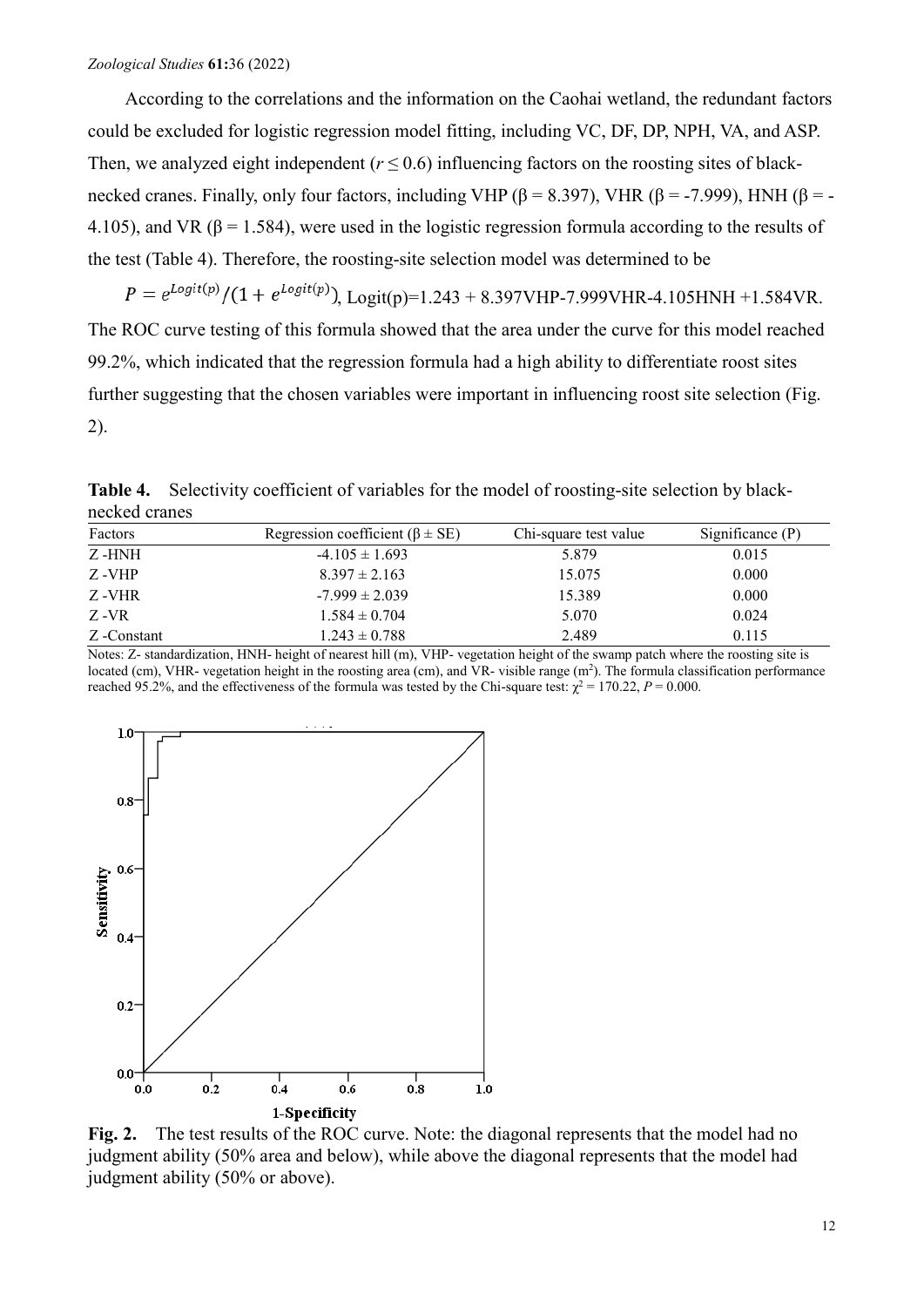# **Selectivity to levels within the main influencing factors**

The results of the Vanderploeg selectivity coefficients (*Wi*) and Scavia selectivity index (*Ei*) in terms of the eight main factors were as follows (see Table 5): cranes preferred to choose the swamp area with minimal human disturbance (the DMR  $> 1300$  m (E<sub>i</sub> = 0.602), DV  $> 650$  m (E<sub>i</sub> = 0.662), DTR > 500 m (E<sub>i</sub> = 0.469)), a vast area (HNH < 15 m (E<sub>i</sub> = 0.589), VR > 550000 m<sup>2</sup> (E<sub>i</sub> = 0.297)), low vegetation height (VHR  $<$  5 cm (E<sub>i</sub> = 0.293), VHP in 35 cm–60 cm (E<sub>i</sub> = 0.595)), and shallow water (WD  $\leq$  5 cm (E<sub>i</sub> = 0.449)) to roost overnight.

| Variables  | $\frac{1}{2}$ coefficients ( <i>III)</i> and seavid selectivity<br>$\mathbf{i}$ | $\mu$ $\alpha$ ( $\mu$ <sup>1</sup> )<br>$\mathbf{p}_i$ | $\mathbf{A}_i$ | $\phi_i$  | $\overline{W_i}$ | $\rm E_i$ |
|------------|---------------------------------------------------------------------------------|---------------------------------------------------------|----------------|-----------|------------------|-----------|
| DMR(m)     | < 300                                                                           | 0.014                                                   | 0.054          | 0.250     | 0.013            | $-0.833$  |
|            | 300-500                                                                         | 0.014                                                   | 0.054          | 0.250     | 0.013            | $-0.833$  |
|            | 500-700                                                                         | 0.095                                                   | 0.095          | $1.000\,$ | 0.052            | $-0.465$  |
|            | 700-900                                                                         | 0.189                                                   | 0.216          | 0.875     | 0.046            | $-0.515$  |
|            | 900-1100                                                                        | 0.338                                                   | 0.486          | 0.694     | 0.036            | $-0.595$  |
|            | 1100-1300                                                                       | 0.162                                                   | 0.122          | 1.333     | 0.070            | $-0.345$  |
|            | > 1300                                                                          | 0.149                                                   | 0.014          | 11.000    | 0.574            | 0.602     |
| DV(m)      | $\leq 150$                                                                      | 0.014                                                   | 0.122          | 0.111     | 0.006            | $-0.916$  |
|            | 150-250                                                                         | 0.041                                                   | 0.270          | 0.150     | 0.008            | $-0.889$  |
|            | 250-350                                                                         | 0.068                                                   | 0.243          | 0.278     | 0.016            | $-0.803$  |
|            | 350-450                                                                         | 0.216                                                   | 0.162          | 1.333     | 0.075            | $-0.313$  |
|            | 450-550                                                                         | 0.081                                                   | 0.068          | 1.200     | 0.067            | $-0.359$  |
|            | 550-650                                                                         | 0.243                                                   | 0.108          | 2.250     | 0.126            | $-0.062$  |
|            | > 650                                                                           | 0.338                                                   | 0.027          | 12.500    | 0.701            | 0.662     |
| DTR(m)     | $\leq 100$                                                                      | 0.014                                                   | 0.041          | 0.333     | 0.107            | $-0.303$  |
|            | $100 - 300$                                                                     | 0.095                                                   | 0.203          | 0.467     | 0.150            | $-0.144$  |
|            | 300-500                                                                         | 0.216                                                   | 0.365          | 0.593     | 0.190            | $-0.025$  |
|            | $> 500$                                                                         | 0.676                                                   | 0.392          | 1.724     | 0.553            | 0.469     |
| VHP (cm)   | < 5                                                                             | 0.027                                                   | 0.135          | 0.200     | 0.034            | $-0.660$  |
|            | $5 - 15$                                                                        | 0.054                                                   | 0.203          | 0.267     | 0.045            | $-0.571$  |
|            | $15 - 25$                                                                       | 0.162                                                   | 0.135          | 1.200     | 0.205            | 0.103     |
|            | $25 - 35$                                                                       | 0.419                                                   | 0.270          | 1.550     | 0.264            | 0.227     |
|            | $35 - 60$                                                                       | 0.176                                                   | 0.122          | 1.444     | 0.657            | 0.595     |
|            | $>60$                                                                           | 0.162                                                   | 0.135          | 1.200     | 0.205            | 0.103     |
| $VHR$ (cm) | < 5                                                                             | 0.595                                                   | 0.270          | 2.200     | 0.458            | 0.293     |
|            | $5 - 15$                                                                        | 0.311                                                   | 0.149          | 2.091     | 0.435            | 0.270     |
|            | $15 - 24$                                                                       | 0.068                                                   | 0.149          | 0.455     | 0.095            | $-0.451$  |
|            | >24                                                                             | 0.027                                                   | 0.432          | 0.063     | 0.013            | $-0.901$  |
| $WD$ (cm)  | < 5                                                                             | 0.230                                                   | 0.054          | 4.250     | 0.526            | 0.449     |
|            | $5 - 10$                                                                        | 0.216                                                   | 0.135          | 1.600     | 0.198            | $-0.005$  |
|            | $10 - 15$                                                                       | 0.149                                                   | 0.162          | 0.917     | 0.113            | $-0.276$  |
|            | $15 - 20$                                                                       | 0.257                                                   | 0.284          | 0.905     | 0.112            | $-0.282$  |
|            | $>20$                                                                           | 0.149                                                   | 0.365          | 0.407     | 0.050            | $-0.597$  |
| $VR(m^2)$  | $<$ 300000                                                                      | 0.243                                                   | 0.838          | 0.290     | 0.014            | $-0.869$  |
|            | 300000-400000                                                                   | 0.095                                                   | 0.027          | 3.500     | 0.169            | $-0.084$  |
|            | 400000-550000                                                                   | 0.162                                                   | 0.068          | 2.400     | 0.116            | $-0.266$  |
|            | 550000-750000                                                                   | 0.095                                                   | 0.014          | 7.000     | 0.338            | 0.257     |
|            | > 750000                                                                        | 0.405                                                   | 0.054          | 7.500     | 0.362            | 0.091     |
| HNH(m)     | $<15$                                                                           | 0.311                                                   | 0.014          | 23.000    | 0.773            | 0.589     |
|            | $15 - 20$                                                                       | 0.311                                                   | 0.054          | 5.750     | 0.193            | $-0.017$  |
|            | $20 - 25$                                                                       | 0.014                                                   | 0.095          | 0.143     | 0.005            | $-0.953$  |
|            | $25 - 30$                                                                       | 0.149                                                   | 0.392          | 0.379     | 0.013            | $-0.880$  |
|            | $>30$                                                                           | 0.216                                                   | 0.446          | 0.485     | 0.016            | $-0.849$  |

**Table 5.** Selectivity of black-necked cranes for roosting sites using Vanderploeg selectivity coefficients (*Wi*) and Scavia selectivity index (*E*i)

\*See Table 1 for the abbreviations of the variables, I: gradients of a variable, P<sub>i</sub>: used proportion, A<sub>i</sub>: expected proportion,  $\Phi_i = P_i/A_i$ , W<sub>i</sub>: selectivity coefficient, and E<sub>i</sub>: selectivity index.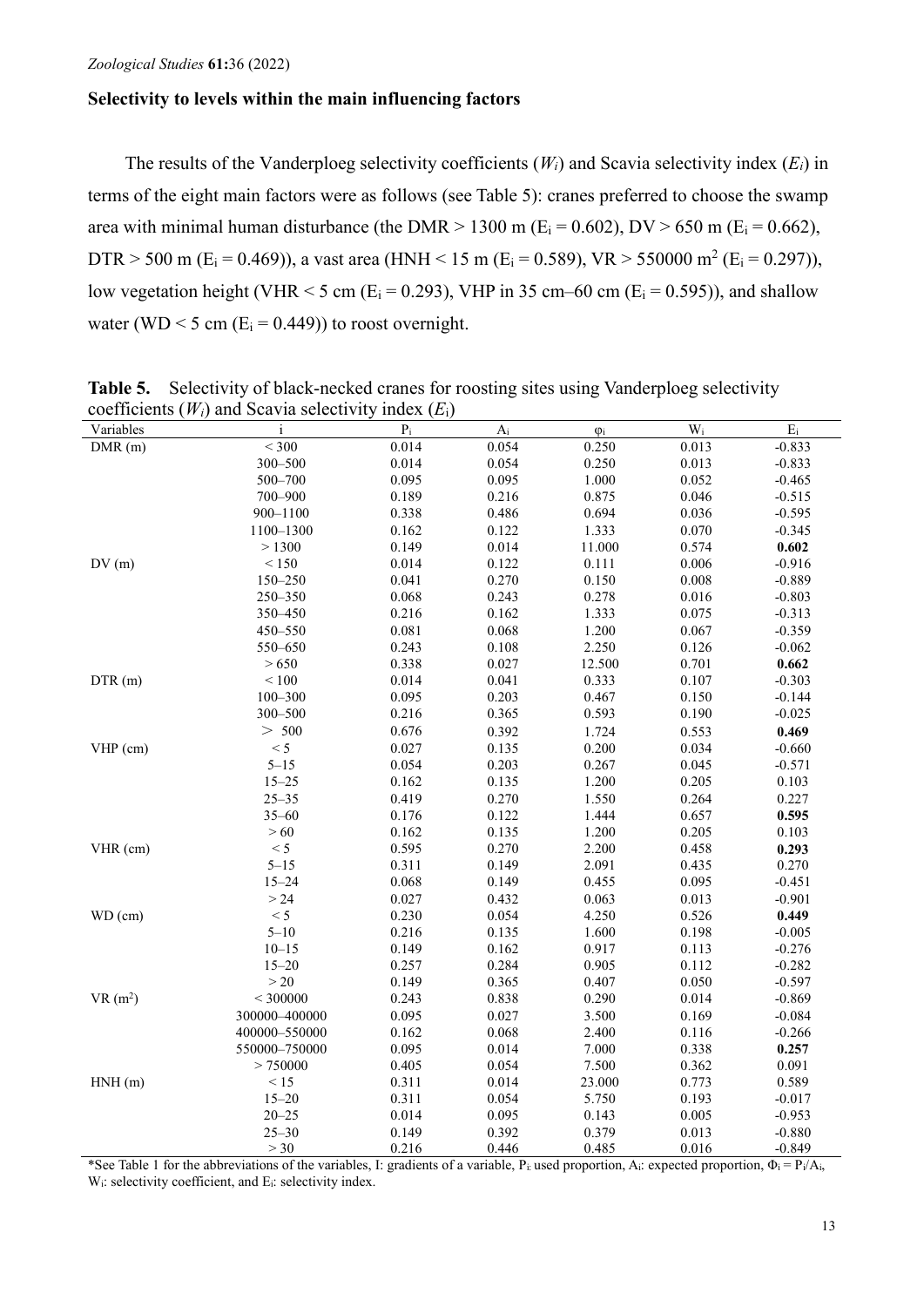#### **DISCUSSION**

#### **Factors influencing the selection of roosting sites by black-necked cranes**

According to the roosting-site selection model we obtained, the most important influencing factors included: (1) the vegetation height of the swamp patch where the roosting site was located (VHP;  $\beta$  = 8.397), which suggests that cranes prefer sites with good vegetation cover. (2) The vegetation height in the roosting area (VHR)  $(β = -7.999)$  was negatively related to a crane's choice. Black-necked cranes prefer to choose places with lower vegetation heights, relative to control sites, for roosting. This may be a function of the large body size of cranes who cannot easily take off (Lu et al. 2017). If cranes wanted to take off rapidly at short notice, they jump and flap their wings quickly for vertical takeoff (Lu et al. 2017; Hoyo et al. 1996). Therefore, very tall vegetation would be a hindrance. 3) The height of the nearest hill (HNH) ( $\beta$  = -4.105), and 4) the visible range (VR)  $(\beta = 1.584)$  showed that black-necked cranes preferred to choose places that were flat with a broad area in the lakeshore area. These findings are similar to the results for the Dashanbao wetland, another important overwintering site of black-necked cranes in Yunnan Province (Li et al. 2018). In summary, geographic factors and vegetation factors appear to be primary factors that influence black-necked cranes' selection of roost sites. Comparatively, the interference factors did not serve as the main influencing factors, perhaps because human activities often occurred far away from the roosting area and not in the swamp patches of the lakeshore (Zhang et al. 2019).

#### **How black-necked cranes select a roosting site in the Caohai wetland**

Although the resource selectivity function and roosting-site selection model could systematically analyze wild animal selectivity of various habitat variables, as well as consider the combined effects of these variables (Wang and Wang 2006), the functions treated all habitat factors equally, so the model could not compare or rank the selectivity of different gradients in a habitat factor (Yang et al. 2006). For this reason, we used the selectivity coefficients and selectivity index (Vanderploeg and Scavia 1979) to analyze the selection preference of black-necked cranes for different levels of primary habitat factors as a complement to the rooting-site selection model.

According to the selectivity coefficients and selectivity index (Table 5), the black-necked cranes selected roost sites in the Caohai wetland that primarily avoided human disturbances, such as villages/settlements and roads. Therefore, the most suitable areas were >1300 m from main roads, the distance to villages/residential area was  $> 650$  m and the distance to rural/tractor roads was  $>$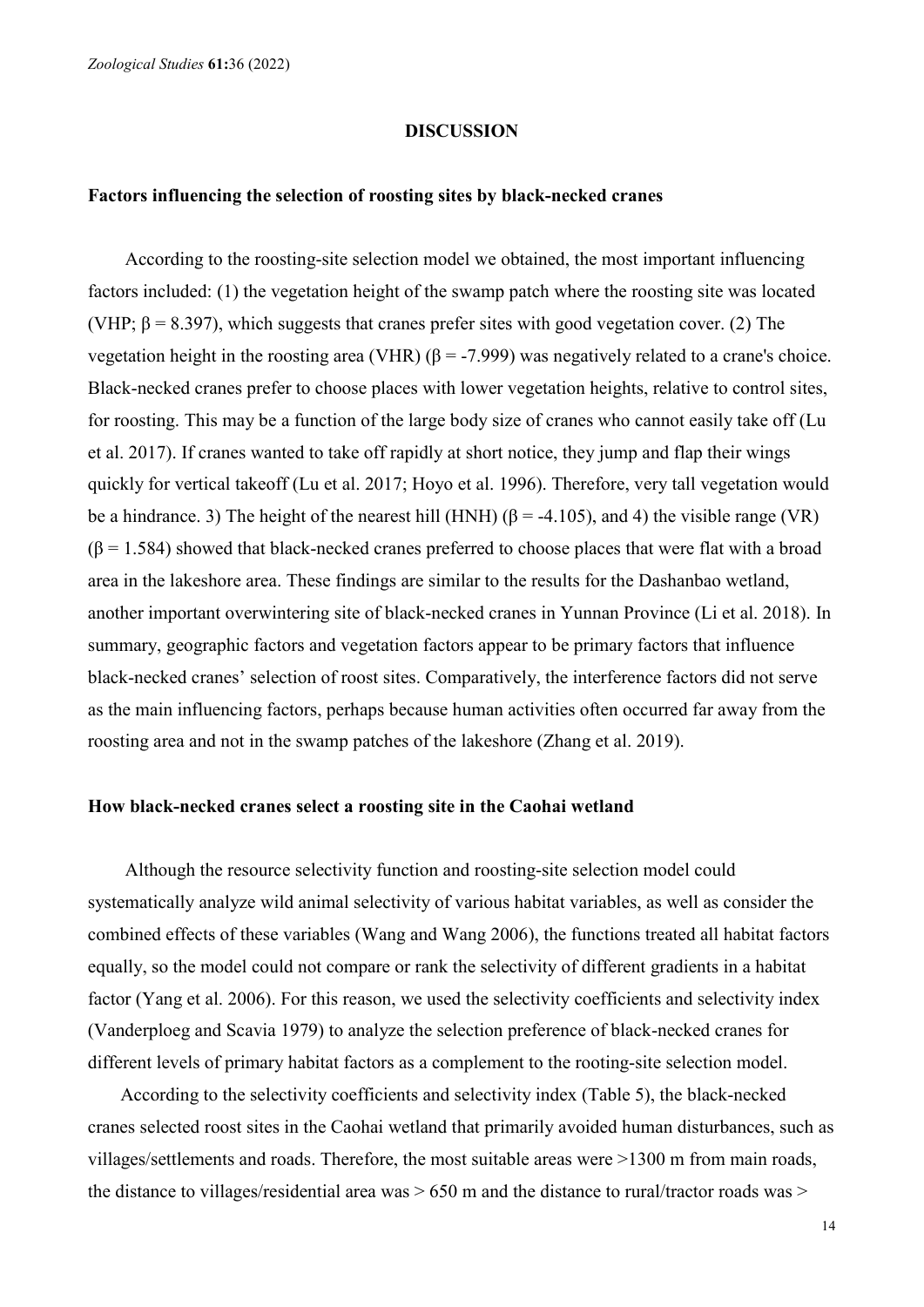500 m. In terms of geographical factors, the black-necked cranes preferred the relatively open area with the surrounding mountain height of  $\leq 15$  cm and a visible range of  $> 550000$  m<sup>2</sup>, which the roosting-site selection model also verified. The black-necked cranes preferred to roost in the shallow swamp area with a water depth  $\leq$  5 cm and a vegetation height  $\leq$  15 cm. Other studies have reported that swamps, marshes, and shallow water habitats are essential habitats for black-necked crane roosting but have not evaluated selection (Li et al. 2005; Liu et al. 2008; He et al. 2011). Similarly, the red-Crowned crane (*Grus japonensis*), Siberian crane (*Grus leucogeranus*), Sandhill crane (*Grus canadensis*), Common crane (*Grus grus*), and other crane species have also been found to roost in wetlands, such as manufactured wetlands, shallow lakes, rivers, ponds, and reservoirs (Folk and Tacha 1990; Avilés 2004; Wu 2005; Pearse et al. 2017; Wang et al. 2019), but very few studies have examined whether these roost sites are preferentially selected due to specific variables wetlands (He et al. 2011).

He et al. (2011) discussed that the black-necked cranes choose shallow water swamps as roosting sites to save energy and reduce heat loss. Due to the relatively broad environment of the lakeshore, we assumed that energy savings and heat loss were not the main influencing factors, but that human disturbance would primarily lead to cranes selecting roost sites. When there is extremely high pressure from human disturbance or habitat loss, black-necked cranes may be forced to abandon swamps, even wetlands, as roosting sites. An extreme case was reported for the Huize wetland and Yongshan wetland, both in Yunnan Province, where the black-necked cranes were found roosting on the hillsides near the lakes because their roosting sites on the lakeshore disappeared and were heavily disturbed by humans (Wu et al. 2013; Lu et al. 2017). The microenvironment of the hillside may be more helpful to cranes for energy conservation and heat loss reduction, but this is not normal for cranes. According to our results, we suggest that the habitat patches in the Caohai wetland are appropriately managed, and extreme cases such as Huizhe and Yongshan are avoided in Caohai or other wetlands where black-necked cranes overwinter.

## **CONCLUSIONS**

Based on the above results, as summarized below: (1), Geographic factors and vegetation factors appear to be the main factors influencing black-necked cranes' selection of roost sites at Caohai; (2), The black-necked cranes roosting sites in the Caohai wetland were much further away from human disturbances, such as villages/settlements and roads, relative to control sites; (3), Energy savings and heat loss were unlikely to be the main influencing factors leading to roost site selection.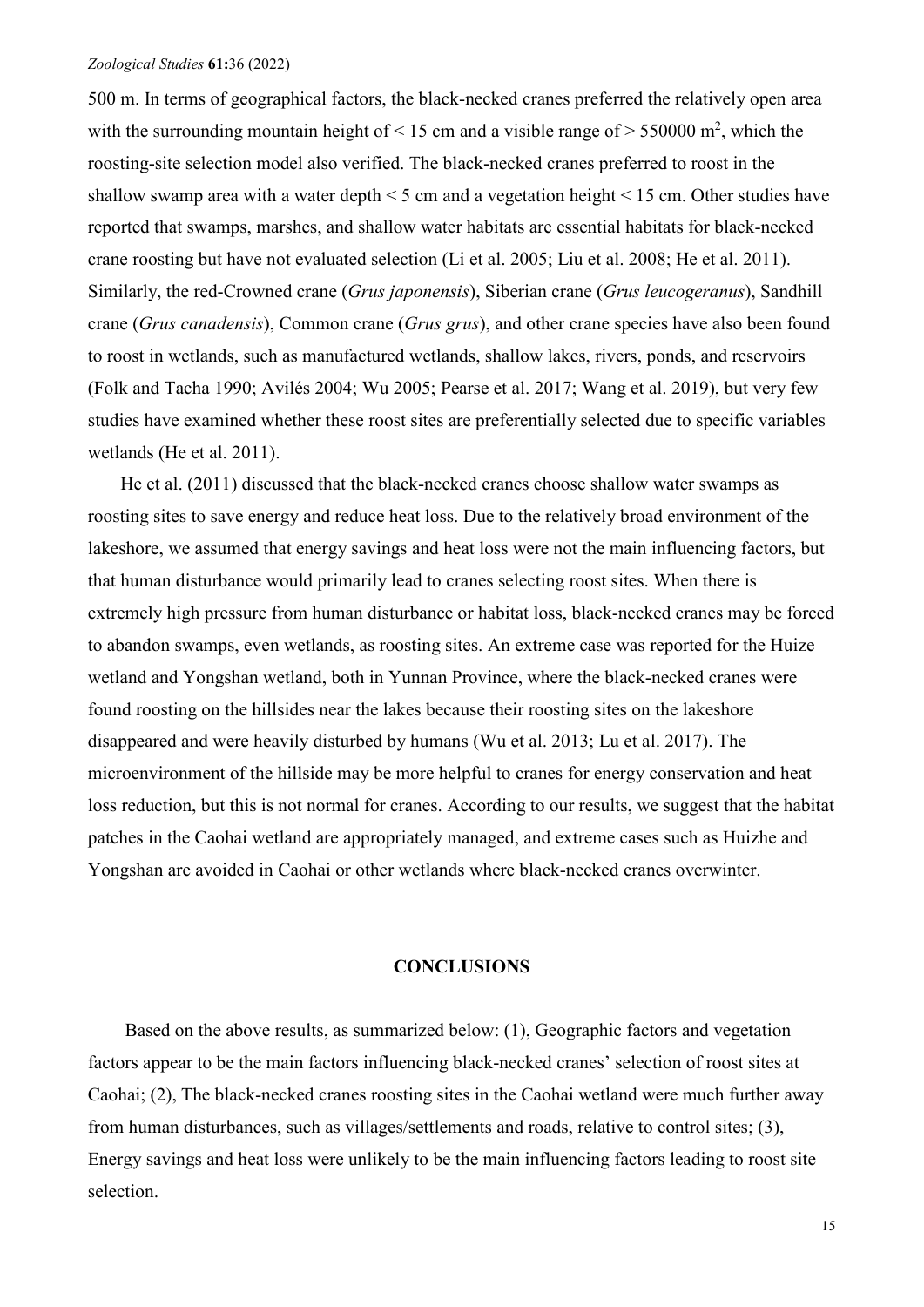We first gathered data about black-necked crane selection of roosting sites in a highly complex wetland system. Based on the current study's finding, we strongly recommend appropriately managing Caohai wetlands, which will have implications for the conservation management of overwintering of black-necked cranes in wetlands.

**Acknowledgments:** We are particularly grateful to the following projects for funding this research: National Natural Science Foundation of China (NSFC) (31860610); Provincial Science and Technology Plan of Guizhou (QianKeHeZhiCheng [2021] YiBan 500; [2019]1068); Provincial Key Science and Technology Project of Guizhou ([2016]3022-1).

**Authors' contributions:** GX, SH, ZY and SX conceived the study; GX, HC, SX and ZY analyzed the data; GX, ZY and SH wrote the manuscript. HS and RHK supervised the research and provided multiple revisions of the writing. CH conducted research method guidance for the article. MZ and XS implemented the field surveys and collected the data. All authors read and approved the final manuscript.

**Competing interests:** The authors have no competing interests.

**Availability of data and material:** The datasets generated and/or analyzed during the current study are available from the corresponding author upon reasonable request.

**Consent for publication:** All of the author's consent to the publication of this manuscript.

**Ethics approval consent to participate:** Not applicable.

## **REFERENCES**

- BirdLife International. 2017. *Grus nigricollis*. The IUCN Red List of threatened species:e.T22692162A110659467. doi:10.2305/IUCN.UK.2017-1.
- Boyce MS, Vernier PR, Nielsen SE, Schmiegelow FKA. 2002. Evaluating resource selection functions. Ecol Model **157:**281–300. doi:10.1016/S0304-3800(02)00200-4.
- Braun-Blanquet J, Fuller GD, Conard HS. 1993. Plant sociology: the study of plant communities. Nature **132:**300. doi:10.1038/132300a0.

Carr JM. 2013. Diurnal and nocturnal avian antipredator behavior in thermally challenging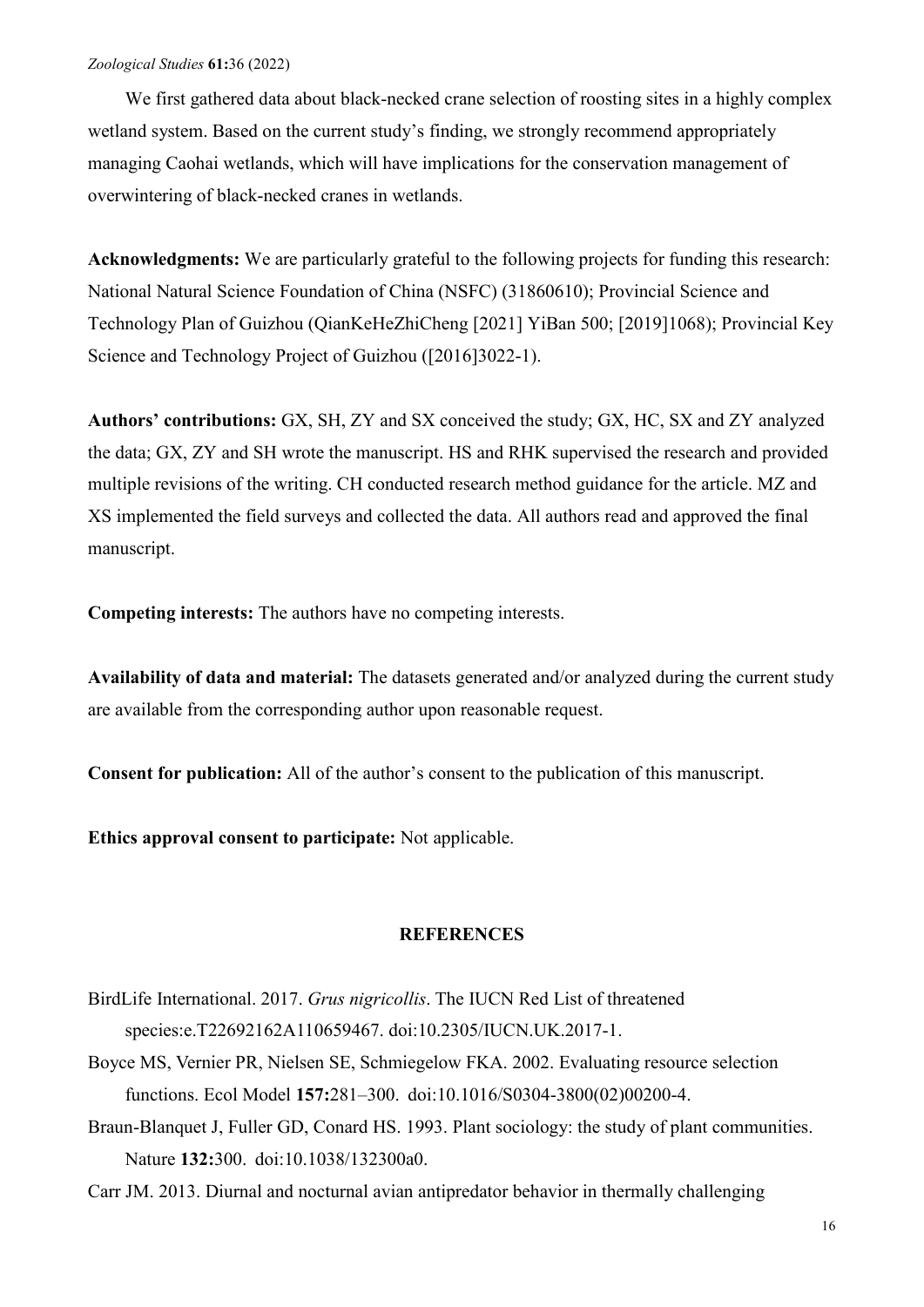conditions. PhD Dissertations, Indiana State University, USA.

- Chan S. 2009. Directory of important bird areas in China (mainland): key sites for conservation. BirdLife International Cambridge, UK.
- Chandler CR, Ketterson ED, Nolan V. 1995. Spatial aspects of roost-site selection in breeding male Dark-Eyed Juncos. Condor **97(1):**279–282.
- Elmore LW, Miller DA, Vilella FJ. 2004. Selection of diurnal roosts by red bats (*Lasiurus borealis*) in an intensively managed pine forest in Mississippi. Forest Ecol Manag **199(1):**11–20. doi:10.1016/j.foreco.2004.03.045.
- Falconi N, Vieira EM, Baumgarten J, Faria D, Fernandez G, Gastón.A. 2015. The home range and multi-scale habitat selection of the threatened maned three-toed sloth (*Bradypus torquatus*). Mamm Biol **80(5):**431–439. doi:10.1016/j.mambio.2015.01.009.
- Folk MJ, Tacha TC. 1990. Sandhill crane roost site characteristics in the North Platte River Valley. J Wildl Manage **54(3):**480–486. doi:10.3398/042.011.0101.
- He P, Kong DJ, Liu Q, Yu HZ, Zhao JL, Yang XJ. 2011. Roosting–site characteristics of wintering Black-necked Cranes (*Grus nigricollis*) at Napahai, Yunnan. Zool Res **32(2):**150–156. doi:10.3724/SP.J.1141.2011.02150.
- Hoyo JD, Elliott A, Sargatal J. 1996. Handbook of the birds of the world, Volume 3: Hoatzin to auks. Lynx Edicions, Barcelona, Spain.
- JM A. 2004. Common cranes (*Grus grus*) and habitat management in holm oak dehesas of Spain. Biodivers Conserv **13:**2015–2025. doi:10.1023/B:BIOC.0000039999.57645.23.
- Kong DJ, Yang XJ, Zhong XY, Dao MB, Zhu Y. 2008. Diurnal time budget and behavior rhythm of wintering black-necked crane (*Grus nigricollis*) at Dashanbao in Yunnan. Zool Res **29(2):**195– 202. doi:10.3724/SP.J.1141.2008.00195.
- Lahaye WS, Gutiérrez RJ. 1999. Nest sites and nesting habitat of the northern spotted owl in northwestern california. Condor **101(2):**324–330. doi:10.2307/1369995.
- Lei GL, Sang J, Zheng Z. 2012. Site and behavior of sleep of *Grus nigricollis* in Kazi Water Reserve of Linzhou, Tibet. Journal of West China Forestry Science **41(4):**93–97. doi:10.16473/j.cnki.xblykx1972.2012.04.002.
- Lei Y, Wei GS, Liu Q, Liu W, Li ZJ, Wang RB, Tiang K. 2017. Population dynamics of Asian Openbill (*Anastomus oscitans*) in Caohai Nature Reserve, Guizhou, China. Chinese J Zool **52(2):**203–209. doi:10.13859/j.cjz.201702003.
- Li FS. 2014. IUCN Black-necked Crane *(Grus nigricollis*) conservation plan. Zool Res **35(S1):**3–9. doi:10.11813/j.issn.2095-8137.2014.s1.0003.
- Li FS, Yang F. 2003. Population numbers and distribution of Black-necked Cranes (*Grus nigricollis*) in the Yungui Plateau.Chinese J Zool **38(03):**43–46. doi:10.13859/j.cjz.2003.03.009.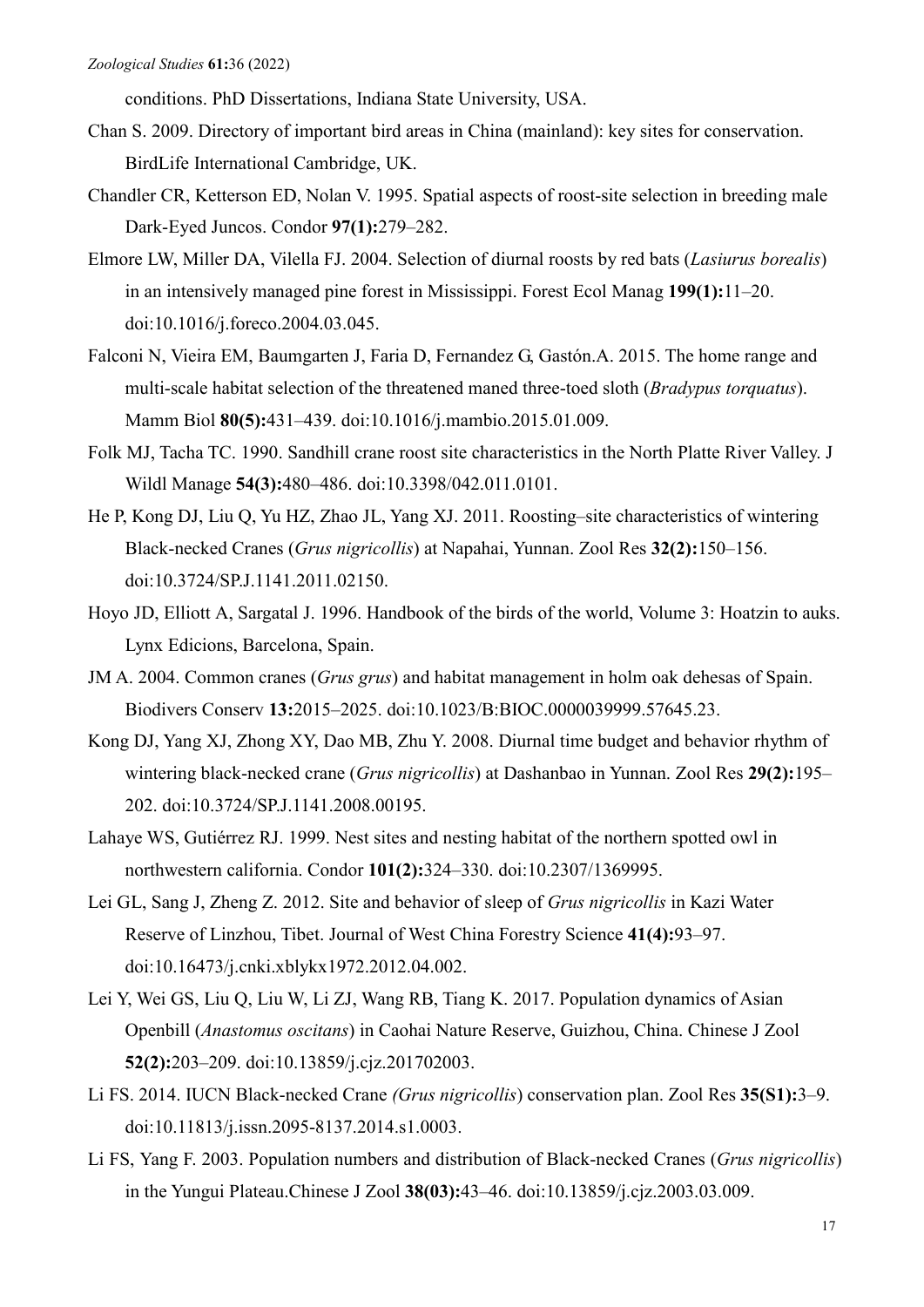- Li R, Jiao YM, Liu X. 2018. Habitat suitability analysis of Black-necked Crane nocturnal habitat based on MaxEnt model:A case study of Dashanbao Black-necked Crane National Nature Reserve in Yunnan. Journal of China West Normal University (Natural Sciences) **39(04):**352– 357. doi:10.16246/j.issn.1673-5072.2018.04.003.
- Li XH, Ma ZJ, Li DM, Ding CQ, Zhai TQ, Lu BZ. 2001. Using Resource Selection Functions to study nest site selection of Crested ibis. Biodivers Sci **9(4):**352–358.
- Li ZM, Li FS. 2005. Study on Black-necked cranes. Shanghai Technological and Educational Press, Shanghai, China.
- Li ZQ, Wang Z, Ge C. 2013. Time budgets of wintering Red-Crowned Cranes: effects of habitat, age and family size. Wetlands **33(2):**227–232. doi:10.1007/s13157-012-0371-z.
- Liu Q, Yang XJ, Zhu JG, Zhao JL, Yu HZ. 2008. Flock of Black-necked Crane wintering at Napahai Nature Reserve,China. Zool Res **29(5):**533–560.
- Liu YJ, Lu WP. 2010. Research and application of triangulation method. Jiangsu Communications Technology **(3):**26–28.
- Lu GY, Wang RX, Ma L, Yang XJ. 2017. Characteristics of dry upland roosts of the Black-necked Crane (*Grus nigricollis*) wintering in Yongshan,China. Wilson J Ornithol **129(2):**323–330. Doi:10.1676/15-191.1
- Pearce J, Ferrier S. 2000. Evaluating the predictive performance of habitat models developed using logistic regression. Ecol Model **133(3):**225–245. doi:10.1016/S0304-3800(00)00322-7.
- Pearse AT, Krapu GL, Brandt DA. 2017. Sandhill crane roost selection, human disturbance, and forage resources. J Wildlife Manage **81(3):**477–486. doi:10.1002/jwmg.21215.
- Ran JC, Meng WP, Su HJ, Zhang MM. 2017. The Impact of Environmental Problems on Blacknecked Crane (*Grus nigricollis*) and the Management Strategies at Caohai Wetland,Guizhou,China.Chinese J Wildlife **38(01):**35–39. doi:10.19711/j.cnki.issn2310- 1490.2017.01.006.
- Shenk TM, Ringelman JK. 1992. Habitat use by cross–fostered Whooping Cranes in Colorado. J Wildlife Manage **56(4):**769–776.
- Sprague AJ, Hamilton DJ, Diamond AW. 2008. Site safety and food affect movements of semipalmated sandpipers (*Calidris pusilla*) migrating through the upper bay of fundy. Avian Conserv Ecol **3(2):**259–287. doi:10.5751/ACE-00252-030204
- Sun XJ, Zhang MM, Hannah L, Hu C, Su HJ. 2018. Field observations on the behavior of wintering Black-necked Cranes (*Grus nigricollis*) at roosting Sites in Caohai,Guizhou. Chinese J Zool **53(02):**180–190. doi:10.13859/j.cjz.201802003.
- Vanderploeg HA, Scavia D. 1979. Calculation and use of selectivity coefficients of feeding: Zooplankton grazing. Ecol Model **7(2):**135–149. doi:10.1016/0304-3800(79)90004-8.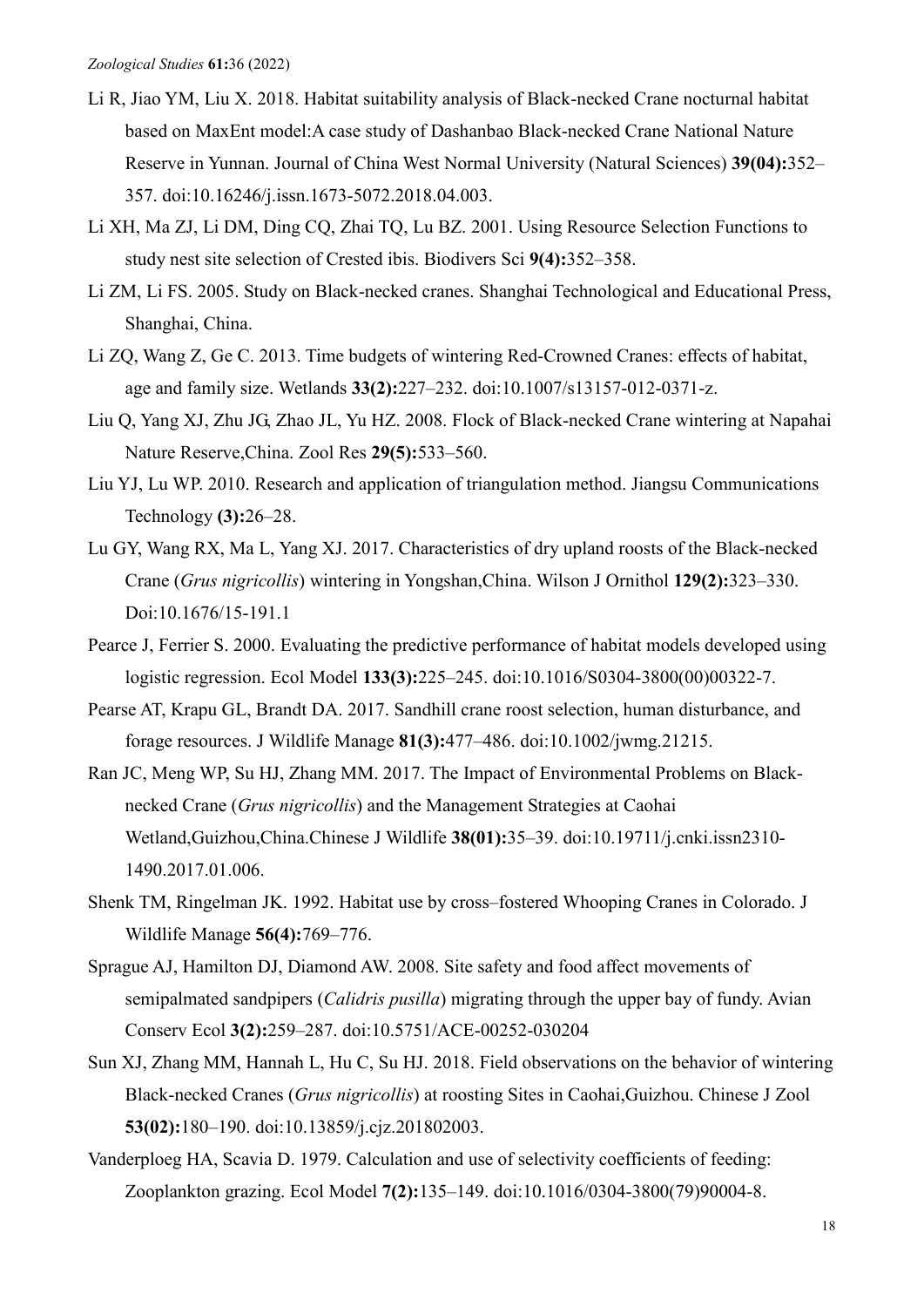- Végvári Z, Barta Z. 2015. Roost site selection of the Common Crane in its largest European stopover site. Ardea **103(2):**175–181. doi:10.5253/arde.v103i2.a6.
- Wang C, Dong B, Zhu M, Huang H, Liu LP. 2019. Habitat selection of wintering cranes (*Gruidae*) in typical lake wetland in the lower reaches of the yangtze river, China. Environ Sci Pollut Res **26(8):**8266–8279. Doi:10.1007/s11356-019-04306-y.
- Wang ZH, Wang XM. 2006. The validity of using a resource selection functions model to predict den habitat of the Tibetan fox (*Vulpes ferrilata*). Biodivers Sci **14(05):**382–391.
- Wu DW, Hu CS, Zhang MM, Li ZM, Su HJ. 2020. Foraging habitat selection of overwintering Black-necked Cranes in the farming area surrounding the Caohai Wetland, Guizhou Province, China. Avian Res **11(01):**74–82. doi:10.1186/s40657-020-00192-y.
- Wu G, Ding WD, Liu R. 2013. SPSS statistical analysis and application. Publishing house of electronic industry, Beijing, China.
- Wu JD. 2005. Behavior study of wintering Siberian Cranes at Poyang Lake. *In*: Wang QS, Li FS (ed). Crane research in China. Yunnan Educational Publishing House, Kunming, China.
- Wu Z, Zhang K, Li W. 2013. Number, habitats, and roosting sites of wintering Black-necked Cranes in huize nature reserve, Yunnan, China. Mt Res Dev **33(3):**314–322. doi:10.1659/MRD-JOURNAL-D-11-00066.1.
- Xu ZL, Yang BH, Liu W. 2008. Preliminary studies on restoration and reconstitution of vegetation in Caohai National Nature Reservation Area. Inner Mongolia Forestry Investigation and Design **31(1):**5–9.
- Yang CH, Zhang HM, Zhou XP, Wang PY, Wang XM. 2006. Review of habitat selection in the Giant Panda (*Ailuropoda melanoleuca*). Acta Ecologica Sinica **26(10):**3442–3453.
- Yuan BD, Jiang AW, Li XD, Lu CH. 2012. Roost habitat selection by birds: A review. Chinese J Ecol **31(08):**2145–2151. doi:10.13292/j.1000-4890.2012.0270.
- Zhao JL, Han LX, Feng L, Wu ZR, Yu HZ. 2008. Wintering behaviors and habitat using of Blacknecked Crane in Napahai Nature Reserve, Yunnan Province. Sichuan Journal of Zoology **(01):**87–91.
- Zhang HH, Li MJ, Yao SL. 2007. Research on Caohai. Guizhou Science and Technology Press, Guiyang, China.
- Zhang HB, Su HJ, Liu W, Zhang MM, Li ZM. 2014. Relationship of community structure of main waterfowl with habitat in Caohai National Nature Reserve in winter. J Ecol Rural Environ **30(5):**601–607.
- Zhang MM, Zhang LJ, Su HJ, Cai JY, Hu CS. 2019. Study on the landscape pattern changes and the landscape development intensity of Caohai National Nature. J Ecol Rural Environ **35(3):**300– 306. doi:10.19741/j.issn.1673-4831.2018.0085.